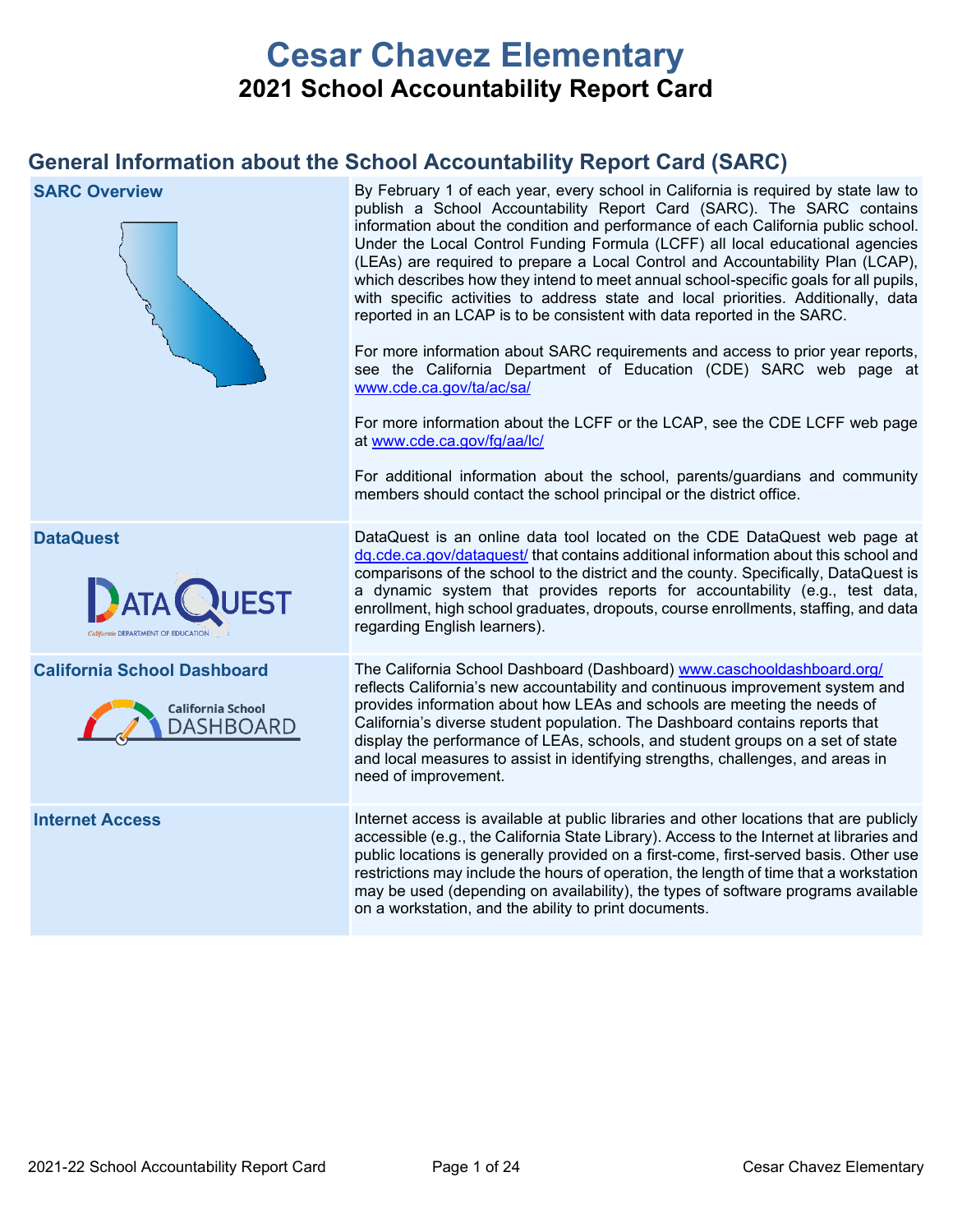## **2021-22 School Contact Information**

| <b>School Name</b>                       | <b>Cesar Chavez Elementary</b> |  |  |  |  |
|------------------------------------------|--------------------------------|--|--|--|--|
| <b>Street</b>                            | 4201 Mesa Marin Drive          |  |  |  |  |
| City, State, Zip                         | Bakersfield, CA 93306          |  |  |  |  |
| <b>Phone Number</b>                      | 661-631-5870                   |  |  |  |  |
| <b>Principal</b>                         | Shannon Jensen                 |  |  |  |  |
| <b>Email Address</b>                     | jensens@bcsd.com               |  |  |  |  |
| <b>School Website</b>                    | www.bcsd.com/chavez            |  |  |  |  |
| <b>County-District-School (CDS) Code</b> | 15-63321-6111900               |  |  |  |  |

| <b>2021-22 District Contact Information</b> |                                         |  |  |  |
|---------------------------------------------|-----------------------------------------|--|--|--|
| <b>District Name</b>                        | <b>Bakersfield City School District</b> |  |  |  |
| <b>Phone Number</b>                         | 661-631-4600                            |  |  |  |
| Superintendent                              | Mark Luque                              |  |  |  |
| <b>Email Address</b>                        | supt@bcsd.com                           |  |  |  |
| <b>District Website Address</b>             | www.bcsd.com                            |  |  |  |

#### **2021-22 School Overview**

The School Accountability Report Card was established by Proposition 98, an initiative passed by California voters. As you read the Report Card, you will gain a better understanding of Chavez as a school with a record for improvement, a faculty that is professionally skilled and personally committed to meeting the learning needs of students and a student body which is enthusiastic and motivated to perform well.

Cesar E. Chavez School, serving students in the northeast section of the district, offers an extended day program with a strong emphasis on science. 630 students attend regular day core academic classes from 8:10 a.m. to 2:30 p.m. 400 students attend extended day Magnet classes until 5:00 p.m., about half of which come from outside of Chavez School boundaries. Chavez School is one of the district's identified sites for severely handicapped special day students with autism for grades K-6.

Chavez has a full-time Principal, Vice Principal, Academic Program Leader, After-school Program Specialist, Reading Teacher, 6 special education teachers (1 Resource Specialist, 1 Special Day Class Teacher, 4 Autism Teachers), a Speech and Language Therapist, and 24 full-time credentialed teachers who teach in self-contained classrooms. Additional support staff includes 2 part-time teacher-tutors providing additional instruction in reading intervention and advanced level instruction on a daily basis and 2 science teachers providing science labs to all classes on a weekly basis.

The mission of Cesar E. Chavez Elementary School is to provide an enriched, challenging, learning environment that encourages and supports high standards for academic scholarship, integrity, leadership, and responsible citizenship, while allowing for individual differences and learning styles. Our school promotes a safe, orderly, caring, and supportive environment, fostered by positive relationships between students, parents, and staff. We strive to have our parents, teachers, and community members actively involved in our students' learning from grades Kindergarten through Sixth.

Chavez School seeks to fully equip our students to excel in all academic areas required in the 21st century and promote, encourage, and support our students in developing a lifelong commitment to learning. Chavez teachers and staff are committed to the questioning process of a Professional Learning Community to meet the needs of all students on campus:

- What do students need to know and be able to do?
- How will we know when they have learned it?
- What will we do when they haven't learned it?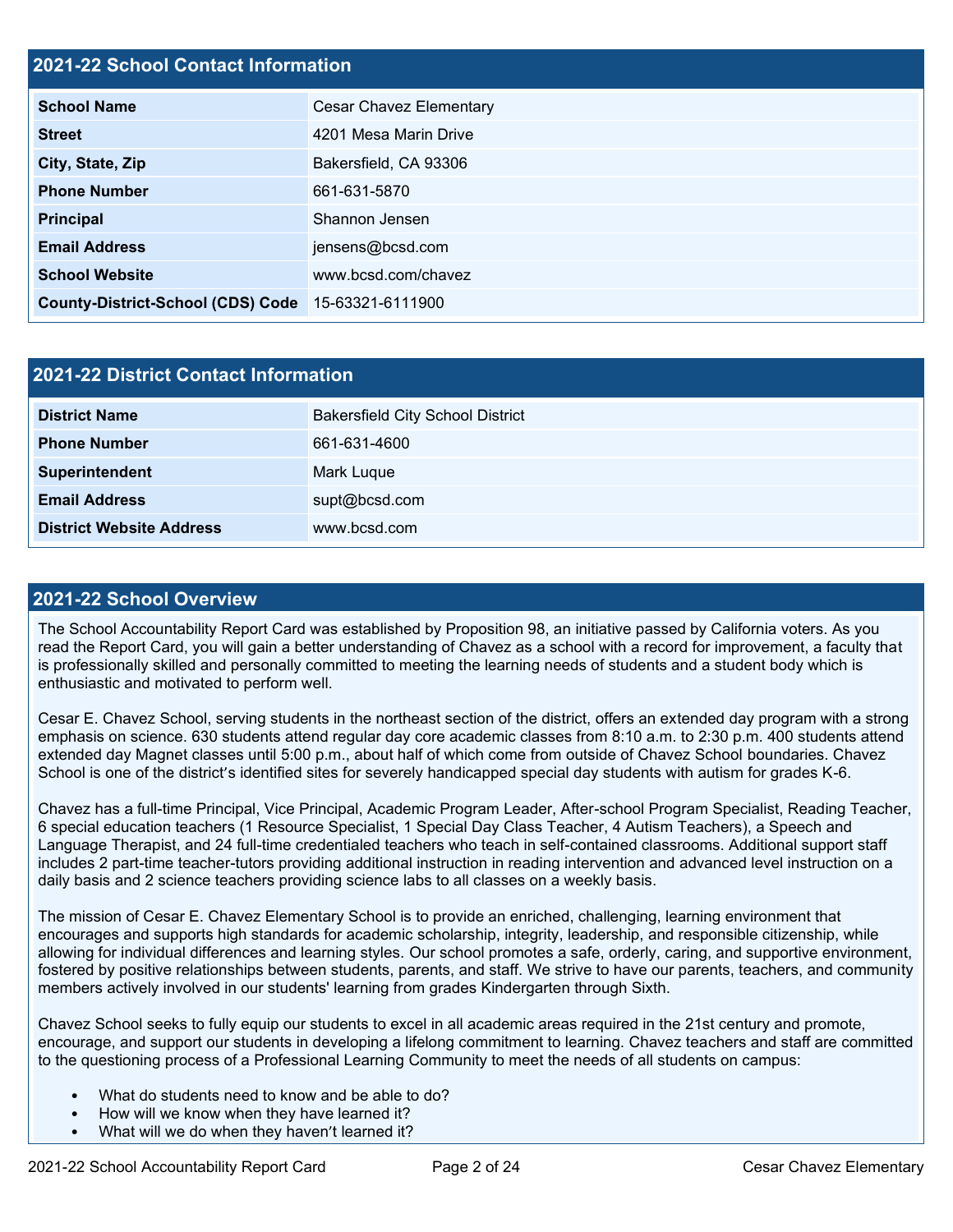## **2021-22 School Overview**

• What will we do when they already know it?

The commitment to continuous improvement is imperative as we work to enable students to be confident, self-directed, lifelong learners.

## **About this School**

## **2020-21 Student Enrollment by Grade Level**

| <b>Grade Level</b>      | <b>Number of Students</b> |
|-------------------------|---------------------------|
| Kindergarten            | 79                        |
| Grade 1                 | 60                        |
| Grade 2                 | 78                        |
| Grade 3                 | 86                        |
| Grade 4                 | 86                        |
| Grade 5                 | 90                        |
| Grade 6                 | 83                        |
| <b>Total Enrollment</b> | 562                       |

## **2020-21 Student Enrollment by Student Group**

| <b>Student Group</b>                   | <b>Percent of Total Enrollment</b> |
|----------------------------------------|------------------------------------|
| Female                                 | 49.3                               |
| <b>Male</b>                            | 50.7                               |
| American Indian or Alaska Native       | 0.4                                |
| <b>Asian</b>                           | 4.8                                |
| <b>Black or African American</b>       | 2.5                                |
| <b>Filipino</b>                        | 1.4                                |
| <b>Hispanic or Latino</b>              | 67.3                               |
| Native Hawaiian or Pacific Islander    | 0.2                                |
| <b>Two or More Races</b>               | 1.6                                |
| <b>White</b>                           | 21.9                               |
| <b>English Learners</b>                | 3.6                                |
| <b>Foster Youth</b>                    | 0.4                                |
| <b>Homeless</b>                        | 0.5                                |
| <b>Socioeconomically Disadvantaged</b> | 51.4                               |
| <b>Students with Disabilities</b>      | 13.7                               |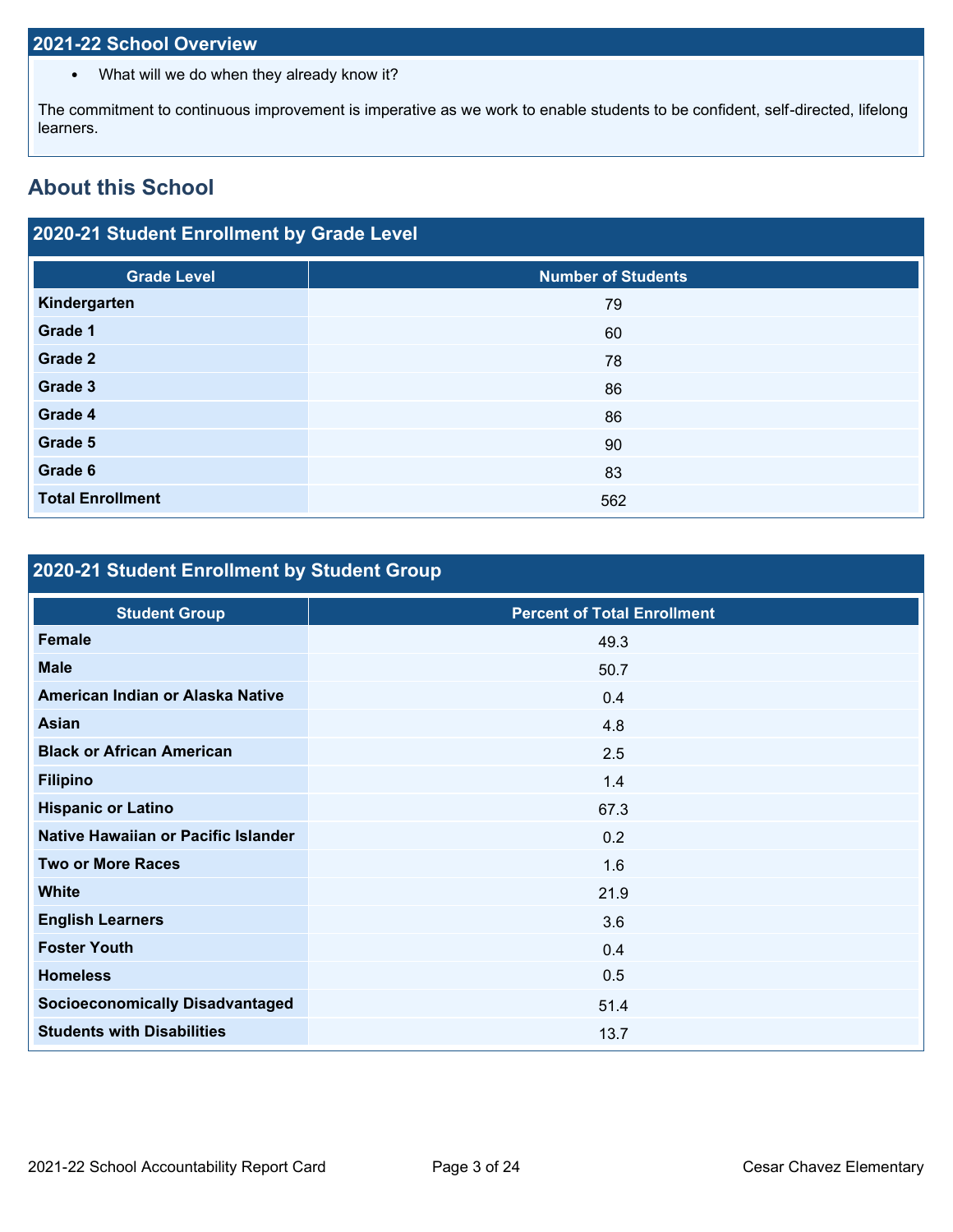## **A. Conditions of Learning State Priority: Basic**

The SARC provides the following information relevant to the State priority: Basic (Priority 1):

- Degree to which teachers are appropriately assigned and fully credentialed in the subject area and for the pupils they are teaching;
	- Pupils have access to standards-aligned instructional materials; and
- School facilities are maintained in good repair

Note: For more information refer to the Updated Teacher Equity Definitions web page at<https://www.cde.ca.gov/pd/ee/teacherequitydefinitions.asp>

### **2019-20 Teacher Preparation and Placement**

| <b>Authorization/Assignment</b>                                                                 | 2019-20 |
|-------------------------------------------------------------------------------------------------|---------|
| Fully (Preliminary or Clear) Credentialed for Subject and Student Placement (properly assigned) |         |
| <b>Intern Credential Holders Properly Assigned</b>                                              |         |
| Teachers Without Credentials and Misassignments ("ineffective" under ESSA)                      |         |
| Credentialed Teachers Assigned Out-of-Field ("out-of-field" under ESSA)                         |         |
| <b>Unknown</b>                                                                                  |         |
| <b>Total Teaching Positions</b>                                                                 |         |
|                                                                                                 |         |

Note: The data in this table is based on Full Time Equivalent (FTE) status. One FTE equals one staff member working full time; one FTE could also represent two staff members who each work 50 percent of full time. Additionally, an assignment is defined as a position that an educator is assigned to based on setting, subject, and grade level. An authorization is defined as the services that an educator is authorized to provide to students.

## **2019-20 Teachers Without Credentials and Misassignments (considered "ineffective" under ESSA)**

| <b>Authorization/Assignment</b>                              | 2019-20 |
|--------------------------------------------------------------|---------|
| <b>Permits and Waivers</b>                                   |         |
| <b>Misassignments</b>                                        |         |
| <b>Vacant Positions</b>                                      |         |
| <b>Total Teachers Without Credentials and Misassignments</b> |         |

## **2019-20 Credentialed Teachers Assigned Out-of-Field (considered "out-of-field" under ESSA)**

| <b>Indicator</b>                                              | 2019-20 |
|---------------------------------------------------------------|---------|
| <b>Credentialed Teachers Authorized on a Permit or Waiver</b> |         |
| <b>Local Assignment Options</b>                               |         |
| <b>Total Out-of-Field Teachers</b>                            |         |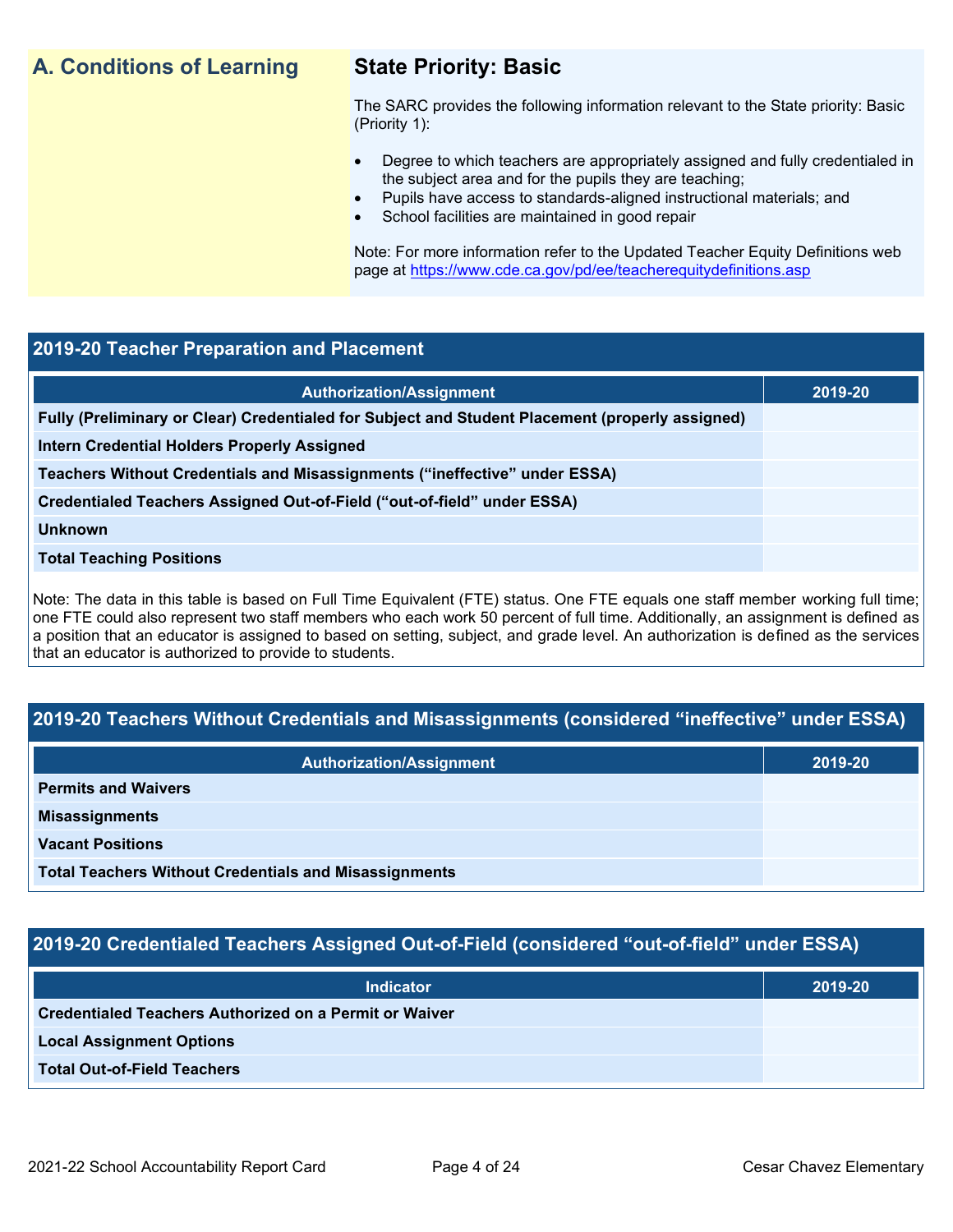## **2019-20 Class Assignments**

| <b>Indicator</b>                                                                                                                                    | 2019-20 |
|-----------------------------------------------------------------------------------------------------------------------------------------------------|---------|
| <b>Misassignments for English Learners</b><br>(a percentage of all the classes with English learners taught by teachers that are misassigned)       |         |
| No credential, permit or authorization to teach<br>(a percentage of all the classes taught by teachers with no record of an authorization to teach) |         |

## **2021-22 Quality, Currency, Availability of Textbooks and Other Instructional Materials**

Every student is provided with sufficient and standards-aligned textbooks or other instructional materials.

#### **Year and month in which the data were collected** September, 2021

| <b>Subject</b>                | <b>Textbooks and Other Instructional Materials/year of</b><br><b>Adoption</b>                                                                                                                                                                                                                            | <b>From</b><br><b>Most</b><br><b>Recent</b><br><b>Adoption</b> | <b>Percent</b><br><b>Students</b><br><b>Lacking Own</b><br><b>Assigned</b><br>Copy |
|-------------------------------|----------------------------------------------------------------------------------------------------------------------------------------------------------------------------------------------------------------------------------------------------------------------------------------------------------|----------------------------------------------------------------|------------------------------------------------------------------------------------|
| <b>Reading/Language Arts</b>  | Grades TK-5: Benchmark Education Company, Benchmark<br>Advance California; Benchmark Adelante California, 2018<br>Grades 6-8: McGraw Hill, Study Sync, 2018<br>Grades TK-5: Benchmark Education Company, Benchmark<br>Advance (How English Works) (ELD), 2018<br>Grades 6-8: HMH, English 3D (ELD), 2017 | Yes                                                            | 0%                                                                                 |
| <b>Mathematics</b>            | Grades K-5: McGraw Hill, McGraw Hill My Math, 2013<br>Grades 6-8: McGraw Hill, McGraw Hill California Math,<br>Courses 1-3, 2013<br>Grade 7: McGraw Hill, Glencoe Math Accelerated, 2013<br>Grade 8: McGraw Hill, Glencoe Algebra 1, 2013                                                                | Yes                                                            | 0%                                                                                 |
| <b>Science</b>                | Grades K-5: Houghton Mifflin, Houghton Mifflin California<br>Science, 2007<br>Grades 6-8: Holt, Rinehart & Winston, Holt California<br>Science: Earth, Life and Physical Science, 2007                                                                                                                   | Yes                                                            | $0\%$                                                                              |
| <b>History-Social Science</b> | Grades K-5: Harcourt School Publishers, Reflections, 2007<br>Grade 6: Pearson Education, myWorld Ancient Civilizations,<br>2019<br>Grade 7: Pearson Education, myWorld Medieval And Modern<br><b>Times, 2019</b><br>Grade 8: Pearson Education, myWorld Growth and Conflict,<br>2019                     | Yes                                                            | 0%                                                                                 |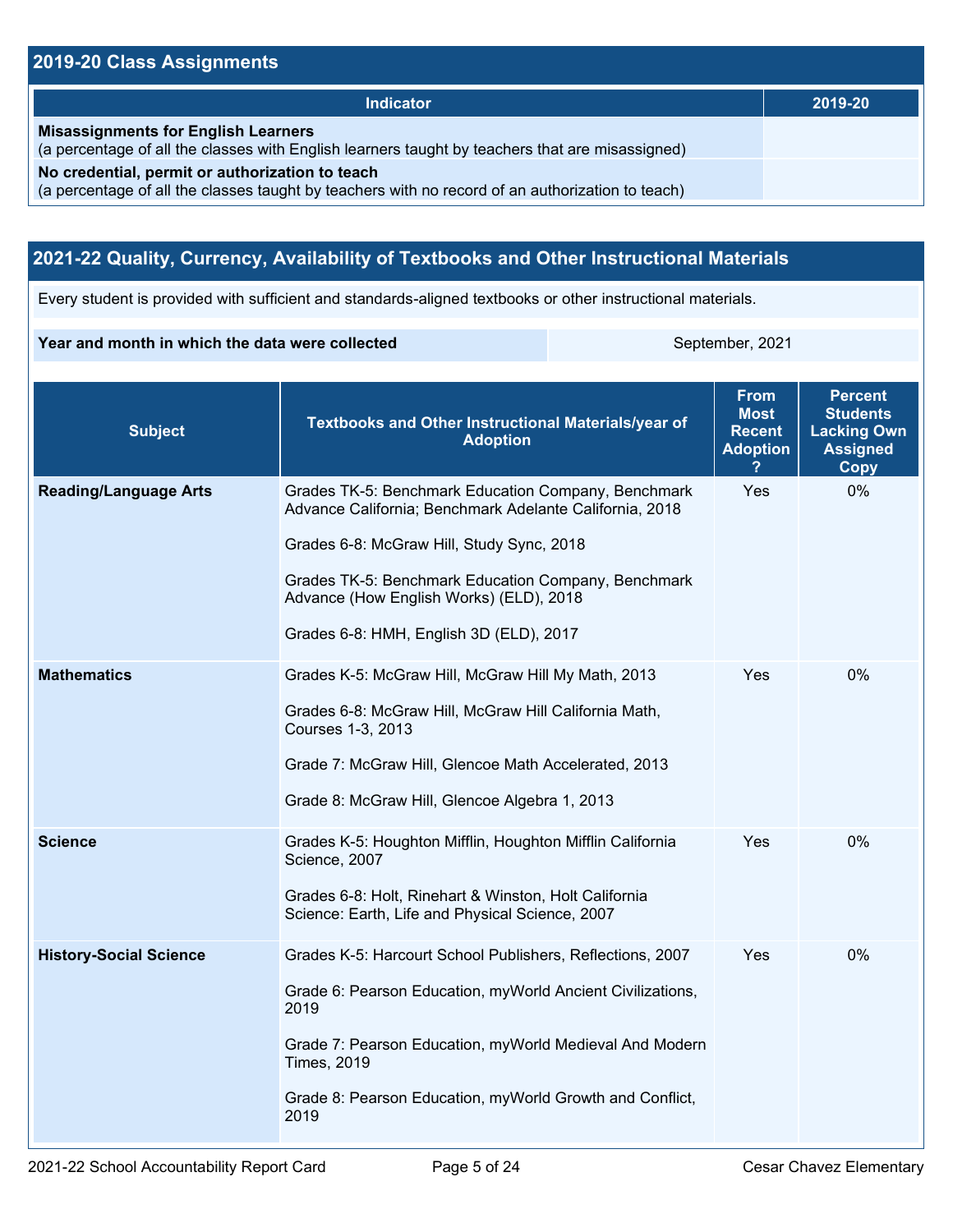| <b>Visual and Performing Arts</b> | Grades TK-6 (Elementary): The California Arts Project, BCSD<br>Course of Study TK-5 (Online), 2019 | Yes | $0\%$ |
|-----------------------------------|----------------------------------------------------------------------------------------------------|-----|-------|
|                                   | Grades 6-8 (Jr Hi/Middle School): Pearson Scott Foresman,<br>Pearson/Scott Foresman, Art, 2007     |     |       |
|                                   | Grades 6-8: Silver Burdett, Silver Burdett Making Music, 2007                                      |     |       |

### **School Facility Conditions and Planned Improvements**

Chavez School was built in 1994. It sits on 12.28 acres of which 6.98 acres is playground. This school has 31 classrooms, a multi-purpose facility, library, reading lab, 3 science labs and a learning center. The campus has a staff lounge and magnet office.

The custodial staff adheres to a weekly cleaning schedule that includes classrooms, restrooms, cafeteria and kitchen areas.

The District's Mobile Maintenance Team visits the school site at least twice a year. Maintenance emergencies are addressed immediately. District personnel maintain the grounds at least once every two weeks.

This site also is maintained to ensure a clean, safe, and functional facility as determined pursuant to a Facility Inspection Tool developed by the State of California Office of Public School Construction.

#### **Year and month of the most recent FIT report 12000 124/2021** 9/24/2021

| <b>System Inspected</b>                                                | <b>Rate</b><br>Good | Rate<br>Fair | Rate<br>Poor | <b>Repair Needed and Action Taken or Planned</b> |
|------------------------------------------------------------------------|---------------------|--------------|--------------|--------------------------------------------------|
| <b>Systems:</b><br>Gas Leaks, Mechanical/HVAC, Sewer                   | X                   |              |              |                                                  |
| Interior:<br><b>Interior Surfaces</b>                                  | $\times$            |              |              |                                                  |
| <b>Cleanliness:</b><br>Overall Cleanliness, Pest/Vermin Infestation    | X                   |              |              |                                                  |
| <b>Electrical</b>                                                      | $\sf X$             |              |              |                                                  |
| <b>Restrooms/Fountains:</b><br>Restrooms, Sinks/ Fountains             | X                   |              |              |                                                  |
| Safety:<br>Fire Safety, Hazardous Materials                            | X                   |              |              |                                                  |
| Structural:<br><b>Structural Damage, Roofs</b>                         | X                   |              |              |                                                  |
| External:<br>Playground/School Grounds, Windows/<br>Doors/Gates/Fences | X                   |              |              |                                                  |

## **Overall Facility Rate**

| <b>Exemplary</b> | Good | Fair | Poor |
|------------------|------|------|------|
| ,,               |      |      |      |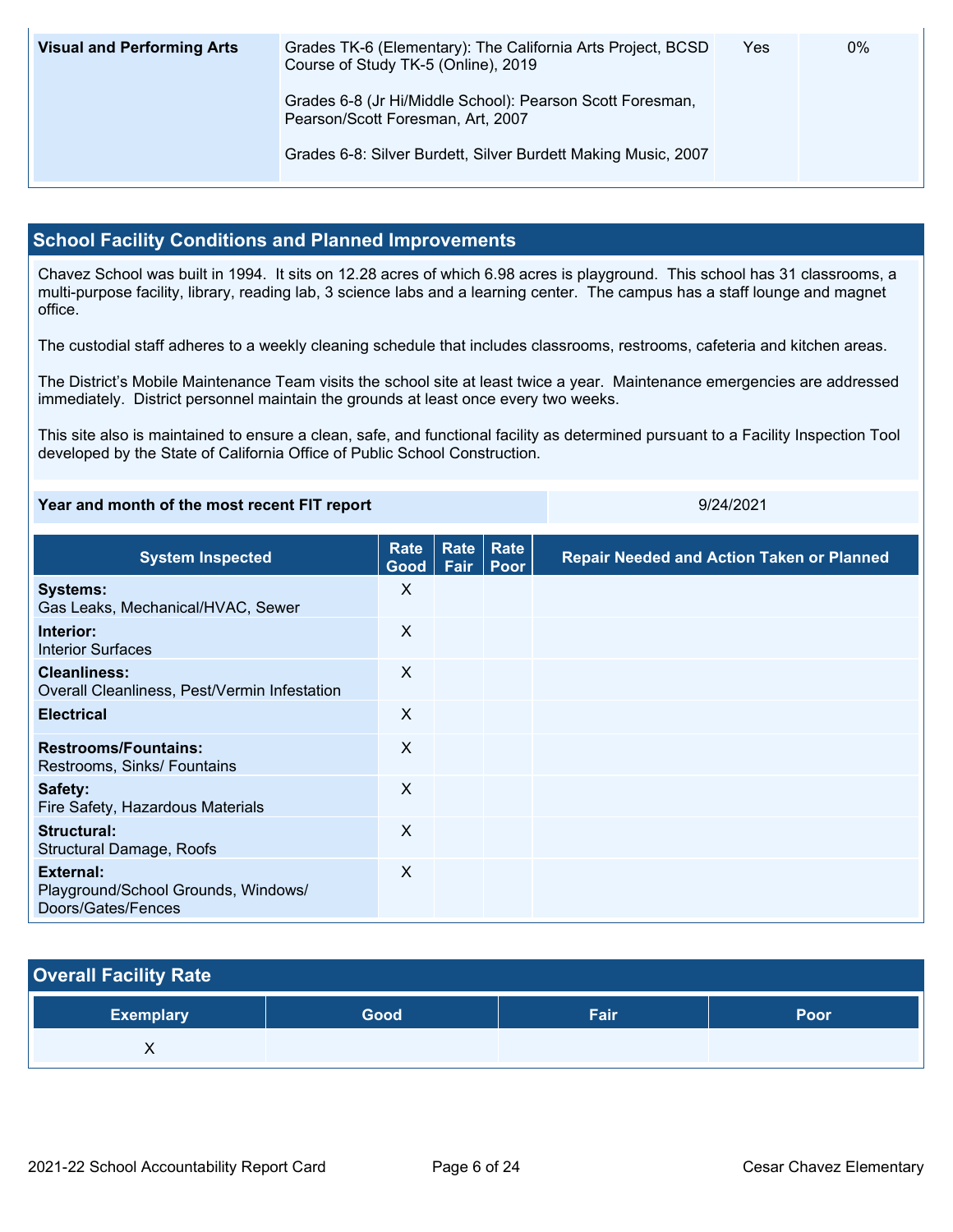## **B. Pupil Outcomes State Priority: Pupil Achievement**

The SARC provides the following information relevant to the State priority: Pupil Achievement (Priority 4):

#### **Statewide Assessments**

(i.e., California Assessment of Student Performance and Progress [CAASPP] System includes the Smarter Balanced Summative Assessments for students in the general education population and the California Alternate Assessments [CAAs] for English language arts/literacy [ELA] and mathematics given in grades three through eight and grade eleven. Only eligible students may participate in the administration of the CAAs. CAAs items are aligned with alternate achievement standards, which are linked with the Common Core State Standards [CCSS] for students with the most significant cognitive disabilities).

The CAASPP System encompasses the following assessments and student participation requirements:

- 1. **Smarter Balanced Summative Assessments and CAAs for ELA** in grades three through eight and grade eleven.
- 2. **Smarter Balanced Summative Assessments and CAAs for mathematics** in grades three through eight and grade eleven.
- 3. **California Science Test (CAST) and CAAs for Science** in grades five, eight, and once in high school (i.e., grade ten, eleven, or twelve).

#### **SARC Reporting in the 2020-2021 School Year Only**

Where the most viable option, LEAs were required to administer the statewide summative assessment in ELA and mathematics. Where a statewide summative assessment was not the most viable option for the LEA (or for one or more gradelevel[s] within the LEA) due to the pandemic, LEAs were allowed to report results from a different assessment that met the criteria established by the State Board of Education (SBE) on March 16, 2021. The assessments were required to be:

- Aligned with CA CCSS for ELA and mathematics;
- Available to students in grades 3 through 8, and grade 11; and
- Uniformly administered across a grade, grade span, school, or district to all eligible students.

#### **Options**

Note that the CAAs could only be administered in-person following health and safety requirements. If it was not viable for the LEA to administer the CAAs in person with health and safety guidelines in place, the LEA was directed to not administer the tests. There were no other assessment options available for the CAAs. Schools administered the Smarter Balanced Summative Assessments for ELA and mathematics, other assessments that meet the SBE criteria, or a combination of both, and they could only choose one of the following:

- Smarter Balanced ELA and mathematics summative assessments;
- Other assessments meeting the SBE criteria; or
- Combination of Smarter Balanced ELA and mathematics summative assessments and other assessments.

The percentage of students who have successfully completed courses that satisfy the requirements for entrance to the University of California and the California State University, or career technical education sequences or programs of study.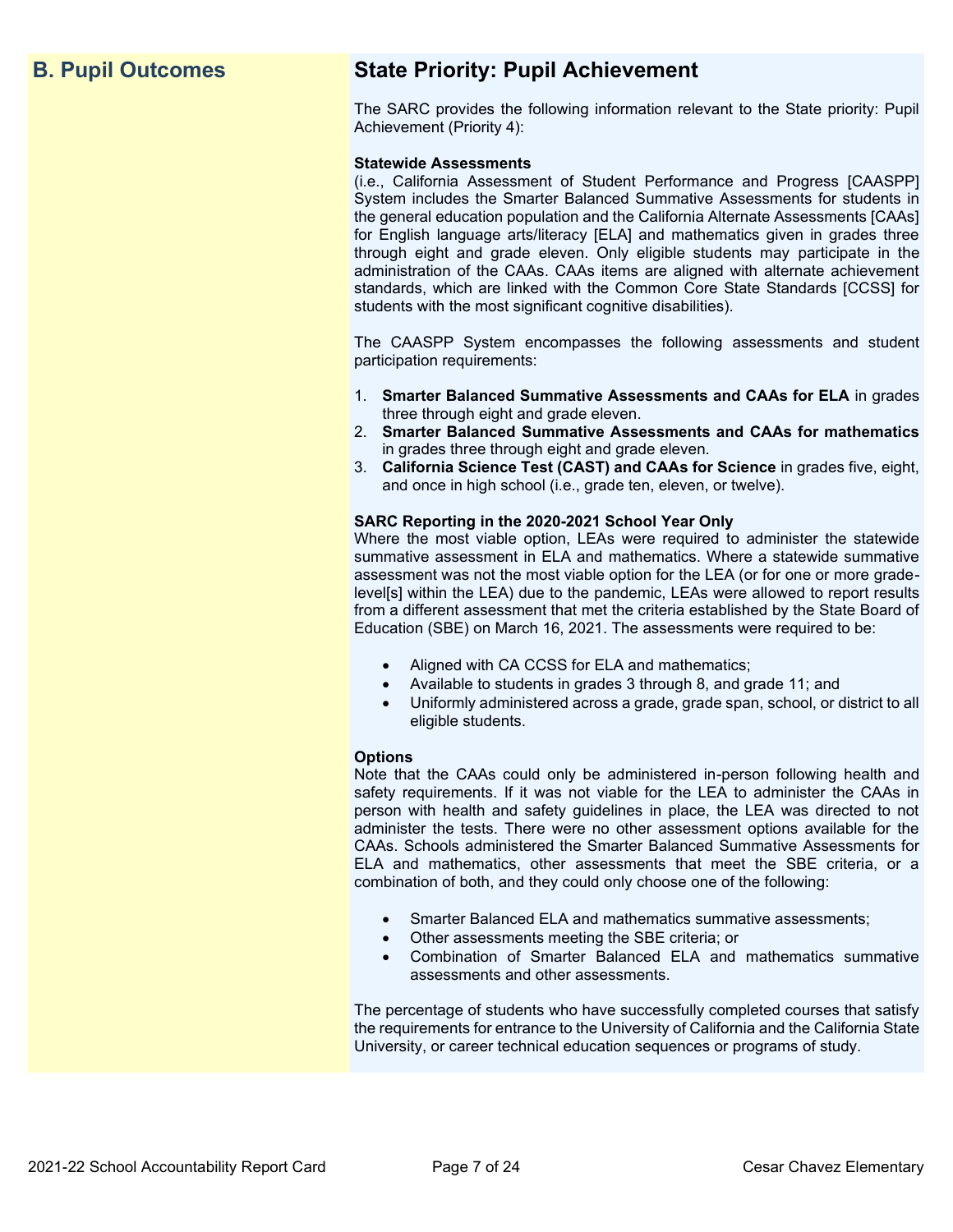### **Percentage of Students Meeting or Exceeding the State Standard on CAASPP**

This table displays CAASPP test results in ELA and mathematics for all students grades three through eight and grade eleven taking and completing a state-administered assessment.

The 2019-2020 data cells with N/A values indicate that the 2019-2020 data are not available due to the COVID-19 pandemic and resulting summative test suspension. The Executive Order N-30-20 was issued which waived the assessment, accountability, and reporting requirements for the 2019-2020 school year.

The 2020-2021 data cells have N/A values because these data are not comparable to other year data due to the COVID-19 pandemic during the 2020-2021 school year. Where the CAASPP assessments in ELA and/or mathematics is not the most viable option, the LEAs were allowed to administer local assessments. Therefore, the 2020-2021 data between school years for the school, district, state are not an accurate comparison. As such, it is inappropriate to compare results of the 2020-2021 school year to other school years.

| Subject                                                              | <b>School</b><br>2019-20 | <b>School</b><br>2020-21 | <b>District</b><br>2019-20 | <b>District</b><br>2020-21 | <b>State</b><br>2019-20 | <b>State</b><br>2020-21 |
|----------------------------------------------------------------------|--------------------------|--------------------------|----------------------------|----------------------------|-------------------------|-------------------------|
| <b>English Language Arts/Literacy</b><br>$\left($ grades 3-8 and 11) | N/A                      | N/A                      | N/A                        | N/A                        | N/A                     | N/A                     |
| <b>Mathematics</b><br>$(grades 3-8 and 11)$                          | N/A                      | N/A                      | N/A                        | N/A                        | N/A                     | N/A                     |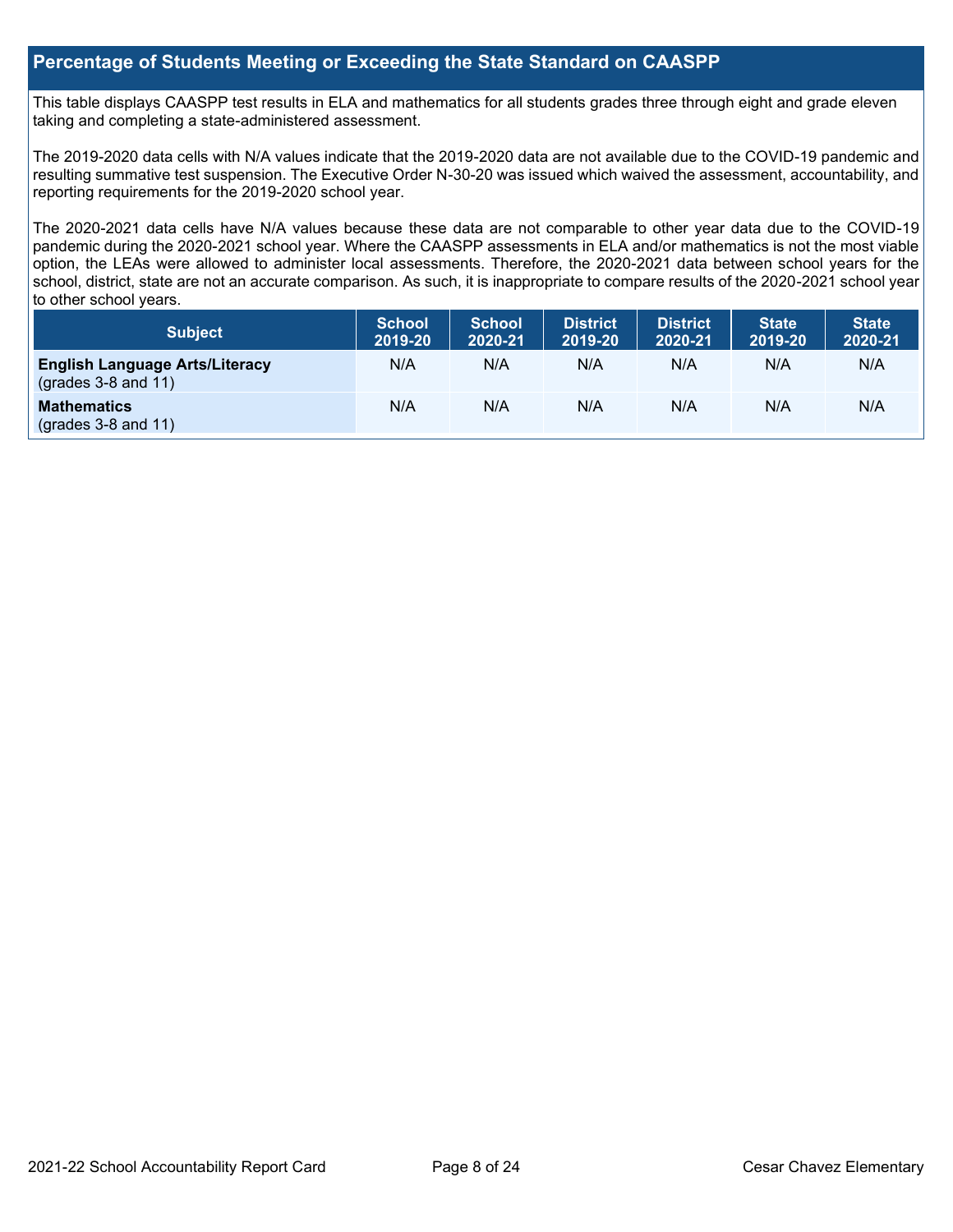## **2020-21 CAASPP Test Results in ELA by Student Group**

This table displays CAASPP test results in ELA by student group for students grades three through eight and grade eleven taking and completing a state-administered assessment. The CDE will populate this table for schools in cases where the school administered the CAASPP assessment. In cases where the school administered a local assessment instead of CAASPP, the CDE will populate this table with "NT" values, meaning this school did not test students using the CAASPP. See the local assessment(s) table for more information.

| <b>CAASPP</b><br><b>Student Groups</b>               | <b>CAASPP</b><br><b>Total</b><br><b>Enrollment</b> | <b>CAASPP</b><br><b>Number</b><br><b>Tested</b> | <b>CAASPP</b><br><b>Percent</b><br><b>Tested</b> | <b>CAASPP</b><br><b>Percent</b><br><b>Not Tested</b> | <b>CAASPP</b><br><b>Percent</b><br><b>Met or</b><br><b>Exceeded</b> |
|------------------------------------------------------|----------------------------------------------------|-------------------------------------------------|--------------------------------------------------|------------------------------------------------------|---------------------------------------------------------------------|
| <b>All Students</b>                                  | 335                                                | <b>NT</b>                                       | <b>NT</b>                                        | <b>NT</b>                                            | <b>NT</b>                                                           |
| <b>Female</b>                                        | 166                                                | <b>NT</b>                                       | <b>NT</b>                                        | <b>NT</b>                                            | <b>NT</b>                                                           |
| <b>Male</b>                                          | 169                                                | <b>NT</b>                                       | <b>NT</b>                                        | <b>NT</b>                                            | <b>NT</b>                                                           |
| American Indian or Alaska Native                     | $\overline{\phantom{a}}$                           | <b>NT</b>                                       | <b>NT</b>                                        | <b>NT</b>                                            | <b>NT</b>                                                           |
| <b>Asian</b>                                         | 19                                                 | <b>NT</b>                                       | <b>NT</b>                                        | <b>NT</b>                                            | <b>NT</b>                                                           |
| <b>Black or African American</b>                     | $\overline{\phantom{m}}$                           | <b>NT</b>                                       | <b>NT</b>                                        | <b>NT</b>                                            | <b>NT</b>                                                           |
| <b>Filipino</b>                                      | --                                                 | <b>NT</b>                                       | <b>NT</b>                                        | <b>NT</b>                                            | <b>NT</b>                                                           |
| <b>Hispanic or Latino</b>                            | 222                                                | <b>NT</b>                                       | <b>NT</b>                                        | <b>NT</b>                                            | <b>NT</b>                                                           |
| Native Hawaiian or Pacific Islander                  | --                                                 | <b>NT</b>                                       | <b>NT</b>                                        | <b>NT</b>                                            | <b>NT</b>                                                           |
| <b>Two or More Races</b>                             | $\overline{\phantom{a}}$                           | <b>NT</b>                                       | <b>NT</b>                                        | <b>NT</b>                                            | <b>NT</b>                                                           |
| <b>White</b>                                         | 73                                                 | <b>NT</b>                                       | <b>NT</b>                                        | <b>NT</b>                                            | <b>NT</b>                                                           |
| <b>English Learners</b>                              | 15                                                 | <b>NT</b>                                       | <b>NT</b>                                        | <b>NT</b>                                            | <b>NT</b>                                                           |
| <b>Foster Youth</b>                                  | $-$                                                | <b>NT</b>                                       | <b>NT</b>                                        | <b>NT</b>                                            | <b>NT</b>                                                           |
| <b>Homeless</b>                                      | $\overline{\phantom{a}}$                           | <b>NT</b>                                       | <b>NT</b>                                        | <b>NT</b>                                            | <b>NT</b>                                                           |
| <b>Military</b>                                      | --                                                 | <b>NT</b>                                       | <b>NT</b>                                        | <b>NT</b>                                            | <b>NT</b>                                                           |
| <b>Socioeconomically Disadvantaged</b>               | 173                                                | <b>NT</b>                                       | <b>NT</b>                                        | <b>NT</b>                                            | <b>NT</b>                                                           |
| <b>Students Receiving Migrant Education Services</b> | $-$                                                | <b>NT</b>                                       | <b>NT</b>                                        | <b>NT</b>                                            | NT                                                                  |
| <b>Students with Disabilities</b>                    | 48                                                 | <b>NT</b>                                       | <b>NT</b>                                        | <b>NT</b>                                            | <b>NT</b>                                                           |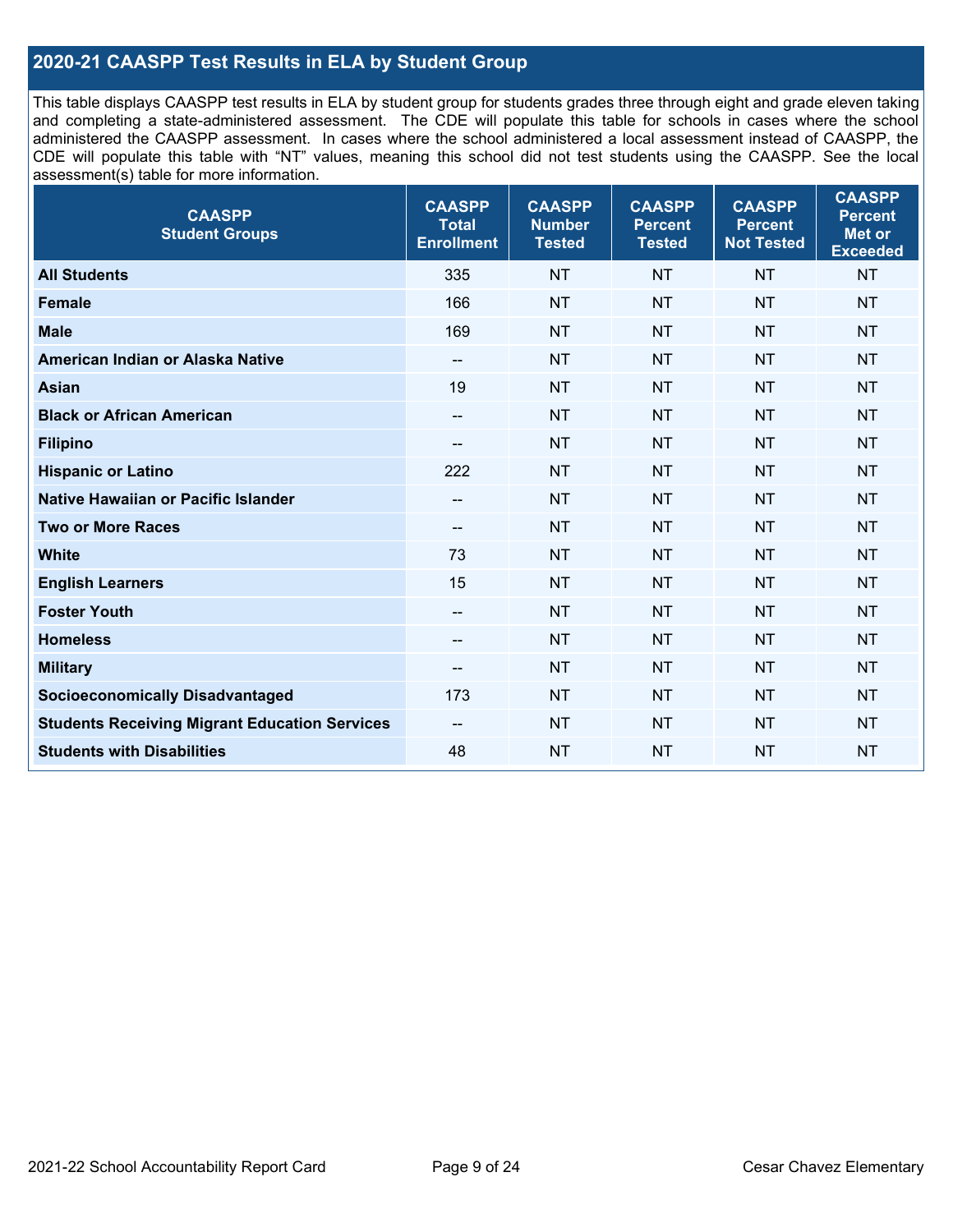## **2020-21 CAASPP Test Results in Math by Student Group**

This table displays CAASPP test results in Math by student group for students grades three through eight and grade eleven taking and completing a state-administered assessment. The CDE will populate this table for schools in cases where the school administered the CAASPP assessment. In cases where the school administered a local assessment instead of CAASPP, the CDE will populate this table with "NT" values, meaning this school did not test students using the CAASPP. See the local assessment(s) table for more information.

| <b>CAASPP</b><br><b>Student Groups</b>               | <b>CAASPP</b><br><b>Total</b><br><b>Enrollment</b> | <b>CAASPP</b><br><b>Number</b><br><b>Tested</b> | <b>CAASPP</b><br><b>Percent</b><br><b>Tested</b> | <b>CAASPP</b><br><b>Percent</b><br><b>Not Tested</b> | <b>CAASPP</b><br><b>Percent</b><br><b>Met or</b><br><b>Exceeded</b> |
|------------------------------------------------------|----------------------------------------------------|-------------------------------------------------|--------------------------------------------------|------------------------------------------------------|---------------------------------------------------------------------|
| <b>All Students</b>                                  | 335                                                | <b>NT</b>                                       | <b>NT</b>                                        | <b>NT</b>                                            | <b>NT</b>                                                           |
| <b>Female</b>                                        | 166                                                | <b>NT</b>                                       | <b>NT</b>                                        | <b>NT</b>                                            | <b>NT</b>                                                           |
| <b>Male</b>                                          | 169                                                | <b>NT</b>                                       | <b>NT</b>                                        | <b>NT</b>                                            | <b>NT</b>                                                           |
| American Indian or Alaska Native                     | $\overline{\phantom{a}}$                           | <b>NT</b>                                       | <b>NT</b>                                        | <b>NT</b>                                            | <b>NT</b>                                                           |
| <b>Asian</b>                                         | 19                                                 | <b>NT</b>                                       | <b>NT</b>                                        | <b>NT</b>                                            | <b>NT</b>                                                           |
| <b>Black or African American</b>                     | $\overline{\phantom{a}}$                           | <b>NT</b>                                       | <b>NT</b>                                        | <b>NT</b>                                            | <b>NT</b>                                                           |
| <b>Filipino</b>                                      | $\overline{\phantom{a}}$                           | <b>NT</b>                                       | <b>NT</b>                                        | <b>NT</b>                                            | <b>NT</b>                                                           |
| <b>Hispanic or Latino</b>                            | 222                                                | <b>NT</b>                                       | <b>NT</b>                                        | <b>NT</b>                                            | <b>NT</b>                                                           |
| Native Hawaiian or Pacific Islander                  | --                                                 | <b>NT</b>                                       | <b>NT</b>                                        | <b>NT</b>                                            | <b>NT</b>                                                           |
| <b>Two or More Races</b>                             | --                                                 | <b>NT</b>                                       | <b>NT</b>                                        | <b>NT</b>                                            | <b>NT</b>                                                           |
| <b>White</b>                                         | 73                                                 | <b>NT</b>                                       | <b>NT</b>                                        | <b>NT</b>                                            | NT                                                                  |
| <b>English Learners</b>                              | 15                                                 | <b>NT</b>                                       | <b>NT</b>                                        | <b>NT</b>                                            | <b>NT</b>                                                           |
| <b>Foster Youth</b>                                  | $\overline{\phantom{a}}$                           | <b>NT</b>                                       | <b>NT</b>                                        | <b>NT</b>                                            | <b>NT</b>                                                           |
| <b>Homeless</b>                                      | $\overline{\phantom{a}}$                           | <b>NT</b>                                       | <b>NT</b>                                        | <b>NT</b>                                            | <b>NT</b>                                                           |
| <b>Military</b>                                      | --                                                 | <b>NT</b>                                       | <b>NT</b>                                        | <b>NT</b>                                            | <b>NT</b>                                                           |
| <b>Socioeconomically Disadvantaged</b>               | 173                                                | <b>NT</b>                                       | <b>NT</b>                                        | <b>NT</b>                                            | <b>NT</b>                                                           |
| <b>Students Receiving Migrant Education Services</b> | $\overline{\phantom{a}}$                           | <b>NT</b>                                       | <b>NT</b>                                        | <b>NT</b>                                            | NT                                                                  |
| <b>Students with Disabilities</b>                    | 48                                                 | <b>NT</b>                                       | <b>NT</b>                                        | <b>NT</b>                                            | <b>NT</b>                                                           |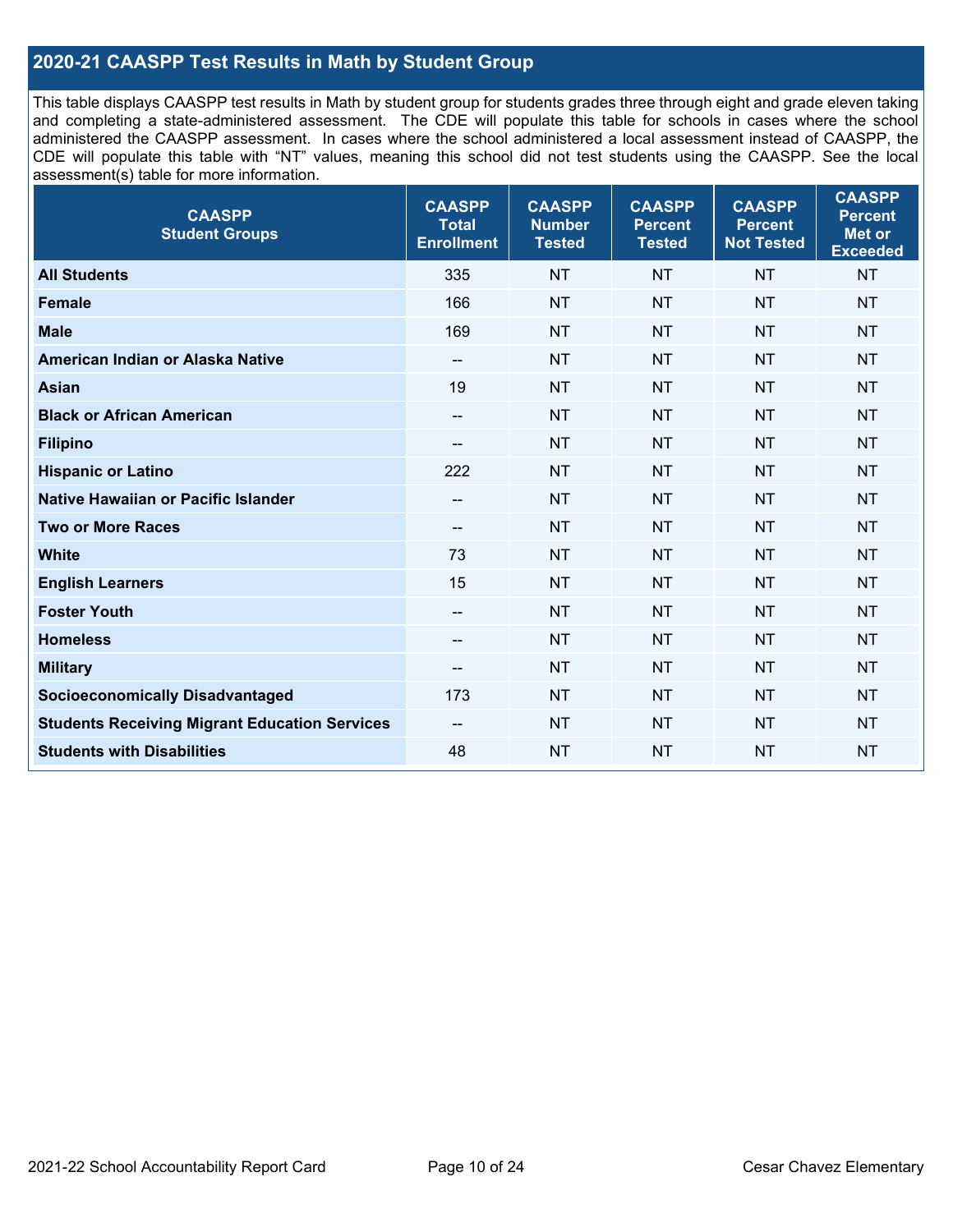## **2020-21 Local Assessment Test Results in ELA by Student Group**

This table displays Local Assessment test results in ELA by student group for students grades three through eight and grade eleven. LEAs/schools will populate this table for schools in cases where the school administered a local assessment. In cases where the school administered the CAASPP assessment, LEAs/schools will populate this table with "N/A" values in all cells, meaning this table is Not Applicable for this school.

| <b>STAR</b><br><b>Student Groups</b>                                                                                            | <b>STAR</b><br><b>Total</b><br><b>Enrollment</b> | <b>STAR</b><br><b>Number</b><br><b>Tested</b> | <b>STAR</b><br><b>Percent</b><br><b>Tested</b> | <b>STAR</b><br><b>Percent</b><br><b>Not Tested</b> | <b>STAR</b><br><b>Percent</b><br><b>At or Above</b><br><b>Grade Level</b> |
|---------------------------------------------------------------------------------------------------------------------------------|--------------------------------------------------|-----------------------------------------------|------------------------------------------------|----------------------------------------------------|---------------------------------------------------------------------------|
| <b>All Students</b>                                                                                                             | 333                                              | 332                                           | 99.70%                                         | 0.30%                                              | 50.00%                                                                    |
| <b>Female</b>                                                                                                                   | 165                                              | 164                                           | 99.40%                                         | 0.60%                                              | 53.00%                                                                    |
| <b>Male</b>                                                                                                                     | 168                                              | 168                                           | 100.00%                                        | 0.00%                                              | 47.00%                                                                    |
| American Indian or Alaska Native                                                                                                | --                                               | $\overline{\phantom{m}}$                      | --                                             | --                                                 | $\overline{\phantom{a}}$                                                  |
| <b>Asian</b>                                                                                                                    | 17                                               | 17                                            | 100%                                           | 0%                                                 | 70.60%                                                                    |
| <b>Black or African American</b>                                                                                                | $\qquad \qquad -$                                | --                                            | --                                             | --                                                 | $\hspace{0.05cm}$                                                         |
| <b>Filipino</b>                                                                                                                 |                                                  | --                                            |                                                |                                                    | --                                                                        |
| <b>Hispanic or Latino</b>                                                                                                       | 222                                              | 221                                           | 99.50%                                         | 0.50%                                              | 44.30%                                                                    |
| <b>Native Hawaiian or Pacific Islander</b>                                                                                      |                                                  | --                                            |                                                |                                                    |                                                                           |
| <b>Two or More Races</b>                                                                                                        | $\qquad \qquad -$                                | $-$                                           | --                                             |                                                    | $\overline{\phantom{a}}$                                                  |
| <b>White</b>                                                                                                                    | 72                                               | 72                                            | 100.00%                                        | $0.00\%$                                           | 58.30%                                                                    |
| <b>English Learners</b>                                                                                                         | 13                                               | 12                                            | 92.30%                                         | 7.70%                                              | 0.00%                                                                     |
| <b>Foster Youth</b>                                                                                                             | --                                               | --                                            |                                                |                                                    | --                                                                        |
| <b>Homeless</b>                                                                                                                 |                                                  | --                                            |                                                |                                                    |                                                                           |
| <b>Military</b>                                                                                                                 | $\qquad \qquad -$                                | --                                            | --                                             | --                                                 | $\overline{\phantom{a}}$                                                  |
| <b>Socioeconomically Disadvantaged</b>                                                                                          | 169                                              | 168                                           | 99.40%                                         | 0.60%                                              | 37.90%                                                                    |
| <b>Students Receiving Migrant Education Services</b>                                                                            | $- -$                                            | $-$                                           | --                                             | --                                                 | --                                                                        |
| <b>Students with Disabilities</b><br>*At or above the grade-level standard in the context of the local assessment administered. | 48                                               | 43                                            | 89.60%                                         | 10.40%                                             | 9.30%                                                                     |

## **2020-21 Local Assessment Test Results in Math by Student Group**

This table displays Local Assessment test results in Math by student group for students grades three through eight and grade eleven. LEAs/schools will populate this table for schools in cases where the school administered a local assessment. In cases where the school administered the CAASPP assessment, LEAs/schools will populate this table with "N/A" values in all cells, meaning this table is Not Applicable for this school.

| <b>STAR</b><br><b>Student Groups</b> | <b>STAR</b><br><b>Total</b><br><b>Enrollment</b> | <b>STAR</b><br><b>Number</b><br><b>Tested</b> | <b>STAR</b><br><b>Percent</b><br><b>Tested</b> | <b>STAR</b><br><b>Percent</b><br><b>Not Tested</b> | <b>STAR</b><br><b>Percent</b><br><b>At or Above</b><br><b>Grade Level</b> |
|--------------------------------------|--------------------------------------------------|-----------------------------------------------|------------------------------------------------|----------------------------------------------------|---------------------------------------------------------------------------|
| <b>All Students</b>                  | 333                                              | 330                                           | 99.10%                                         | $0.90\%$                                           | 27.30%                                                                    |
| <b>Female</b>                        | 165                                              | 162                                           | 98.20%                                         | 1.80%                                              | 22.20%                                                                    |
| <b>Male</b>                          | 168                                              | 168                                           | 100.00%                                        | $0.00\%$                                           | 32.10%                                                                    |
| American Indian or Alaska Native     | --                                               | $- -$                                         | $- -$                                          | $\sim$ $\sim$                                      | $\overline{\phantom{m}}$                                                  |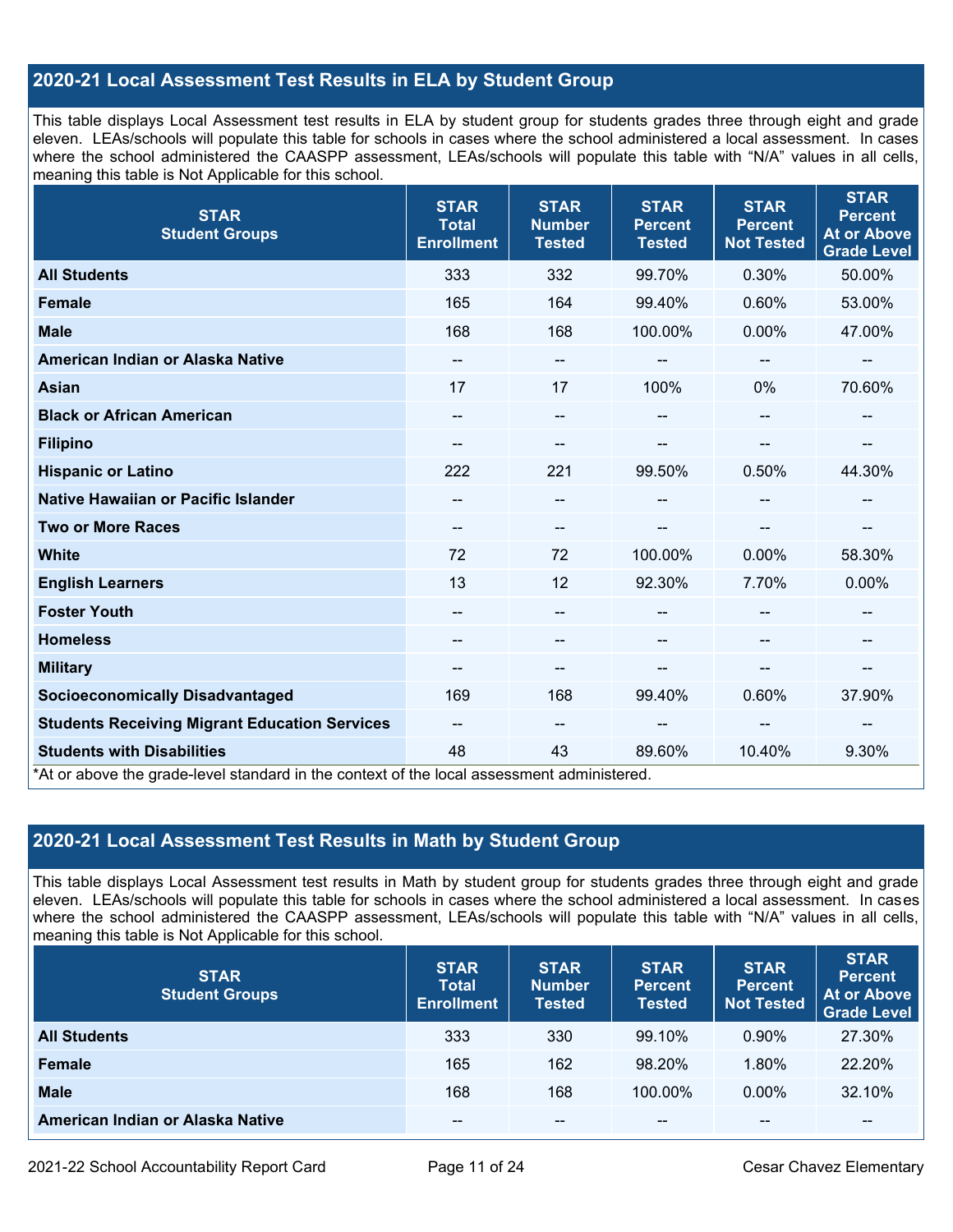| <b>Asian</b>                                                                               | 17    | 17                       | 100%    | $0\%$                    | 47.10%   |
|--------------------------------------------------------------------------------------------|-------|--------------------------|---------|--------------------------|----------|
| <b>Black or African American</b>                                                           | --    | $- -$                    |         | --                       | --       |
| <b>Filipino</b>                                                                            | --    | $- -$                    | --      | --                       | --       |
| <b>Hispanic or Latino</b>                                                                  | 222   | 218                      | 98.20%  | 1.80%                    | 22.00%   |
| Native Hawaiian or Pacific Islander                                                        | --    | $\overline{\phantom{m}}$ | --      | $\overline{\phantom{m}}$ | --       |
| <b>Two or More Races</b>                                                                   | --    | $- -$                    | --      | --                       | --       |
| <b>White</b>                                                                               | 73    | 73                       | 100.00% | 0.00%                    | 37.00%   |
| <b>English Learners</b>                                                                    | 13    | 11                       | 84.60%  | 15.40%                   | $0.00\%$ |
| <b>Foster Youth</b>                                                                        | --    | --                       |         | --                       | --       |
| <b>Homeless</b>                                                                            | --    | $- -$                    |         | --                       | --       |
| <b>Military</b>                                                                            | --    | $\overline{\phantom{m}}$ | --      | --                       | --       |
| <b>Socioeconomically Disadvantaged</b>                                                     | 169   | 164                      | 97.00%  | 3.00%                    | 16.00%   |
| <b>Students Receiving Migrant Education Services</b>                                       | $- -$ | $\overline{\phantom{m}}$ | --      | $-$                      | --       |
| <b>Students with Disabilities</b>                                                          | 48    | 41                       | 85.40%  | 14.60%                   | 9.80%    |
| *At or above the grade-level standard in the context of the local assessment administered. |       |                          |         |                          |          |

## **CAASPP Test Results in Science for All Students**

This table displays the percentage of all students grades five, eight, and High School meeting or exceeding the State Standard.

The 2019-2020 data cells with N/A values indicate that the 2019-2020 data are not available due to the COVID-19 pandemic and resulting summative testing suspension. The Executive Order N-30-20 was issued which waived the assessment, accountability, and reporting requirements for the 2019-2020 school year.

For any 2020-2021 data cells with N/T values indicate that this school did not test students using the CAASPP Science.

| <b>Subject</b>                                           | <b>School</b> | <b>School</b> | <b>District</b> | District | <b>State</b> | <b>State</b> |
|----------------------------------------------------------|---------------|---------------|-----------------|----------|--------------|--------------|
|                                                          | 2019-20       | 2020-21       | 2019-20         | 2020-21  | 2019-20      | 2020-21      |
| <b>Science</b><br>$\left($ (grades 5, 8 and high school) | N/A           | NT            | N/A             | NT       | N/A          | 28.72        |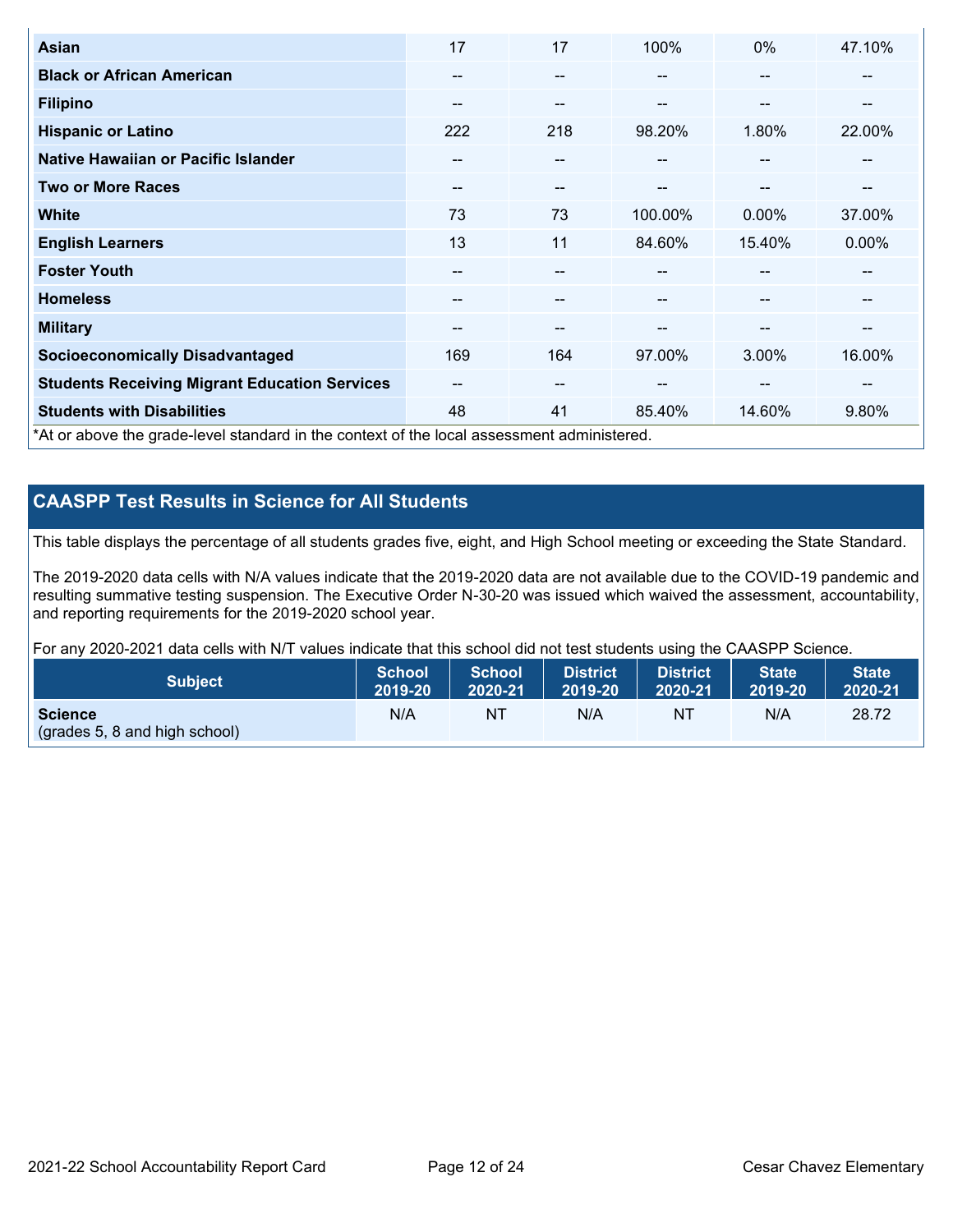## **2020-21 CAASPP Test Results in Science by Student Group**

This table displays CAASPP test results in Science by student group for students grades five, eight, and High School. For any data cells with N/T values indicate that this school did not test students using the CAASPP Science.

| <b>Student Group</b>                                 | <b>Total</b><br><b>Enrollment</b>     | <b>Number</b><br><b>Tested</b> | <b>Percent</b><br><b>Tested</b> | <b>Percent</b><br><b>Not Tested</b> | <b>Percent</b><br>Met or<br><b>Exceeded</b> |
|------------------------------------------------------|---------------------------------------|--------------------------------|---------------------------------|-------------------------------------|---------------------------------------------|
| <b>All Students</b>                                  | 86                                    | <b>NT</b>                      | <b>NT</b>                       | <b>NT</b>                           | <b>NT</b>                                   |
| <b>Female</b>                                        | 48                                    | <b>NT</b>                      | <b>NT</b>                       | <b>NT</b>                           | <b>NT</b>                                   |
| <b>Male</b>                                          | 38                                    | <b>NT</b>                      | <b>NT</b>                       | <b>NT</b>                           | <b>NT</b>                                   |
| American Indian or Alaska Native                     | $\Omega$                              | $\mathbf 0$                    | $\mathbf{0}$                    | $\overline{0}$                      | 0                                           |
| <b>Asian</b>                                         | --                                    | <b>NT</b>                      | <b>NT</b>                       | <b>NT</b>                           | <b>NT</b>                                   |
| <b>Black or African American</b>                     | --                                    | <b>NT</b>                      | <b>NT</b>                       | <b>NT</b>                           | <b>NT</b>                                   |
| <b>Filipino</b>                                      | --                                    | <b>NT</b>                      | <b>NT</b>                       | <b>NT</b>                           | <b>NT</b>                                   |
| <b>Hispanic or Latino</b>                            | 52                                    | <b>NT</b>                      | <b>NT</b>                       | <b>NT</b>                           | <b>NT</b>                                   |
| Native Hawaiian or Pacific Islander                  | $\Omega$                              | $\mathbf 0$                    | $\mathbf 0$                     | $\mathbf 0$                         | 0                                           |
| <b>Two or More Races</b>                             | $-$                                   | <b>NT</b>                      | <b>NT</b>                       | <b>NT</b>                           | <b>NT</b>                                   |
| <b>White</b>                                         | 24                                    | <b>NT</b>                      | <b>NT</b>                       | <b>NT</b>                           | <b>NT</b>                                   |
| <b>English Learners</b>                              | $\hspace{0.05cm}$ – $\hspace{0.05cm}$ | <b>NT</b>                      | <b>NT</b>                       | <b>NT</b>                           | <b>NT</b>                                   |
| <b>Foster Youth</b>                                  | $\mathbf 0$                           | $\mathbf 0$                    | $\mathbf{0}$                    | $\overline{0}$                      | 0                                           |
| <b>Homeless</b>                                      | --                                    | <b>NT</b>                      | <b>NT</b>                       | <b>NT</b>                           | <b>NT</b>                                   |
| <b>Military</b>                                      | --                                    | <b>NT</b>                      | <b>NT</b>                       | <b>NT</b>                           | <b>NT</b>                                   |
| <b>Socioeconomically Disadvantaged</b>               | 40                                    | <b>NT</b>                      | <b>NT</b>                       | <b>NT</b>                           | <b>NT</b>                                   |
| <b>Students Receiving Migrant Education Services</b> | $\qquad \qquad -$                     | <b>NT</b>                      | <b>NT</b>                       | <b>NT</b>                           | <b>NT</b>                                   |
| <b>Students with Disabilities</b>                    | 13                                    | <b>NT</b>                      | <b>NT</b>                       | <b>NT</b>                           | <b>NT</b>                                   |

## **B. Pupil Outcomes State Priority: Other Pupil Outcomes**

The SARC provides the following information relevant to the State priority: Other Pupil Outcomes (Priority 8): Pupil outcomes in the subject area of physical education.

## **2020-21 California Physical Fitness Test Results**

Due to the COVID-19 crisis, the Physical Fitness Test was suspended during the 2020-2021 school year and therefore no data are reported and each cell in this table is populated with "N/A."

| <b>Grade Level</b> | <b>Four of Six Fitness Standards</b> | <b>Five of Six Fitness Standards</b> | Percentage of Students Meeting Percentage of Students Meeting Percentage of Students Meeting<br><b>Six of Six Fitness Standards</b> |
|--------------------|--------------------------------------|--------------------------------------|-------------------------------------------------------------------------------------------------------------------------------------|
| Grade 5            | N/A                                  | N/A                                  | N/A                                                                                                                                 |
| Grade 7            | N/A                                  | N/A                                  | N/A                                                                                                                                 |
| Grade 9            | N/A                                  | N/A                                  | N/A                                                                                                                                 |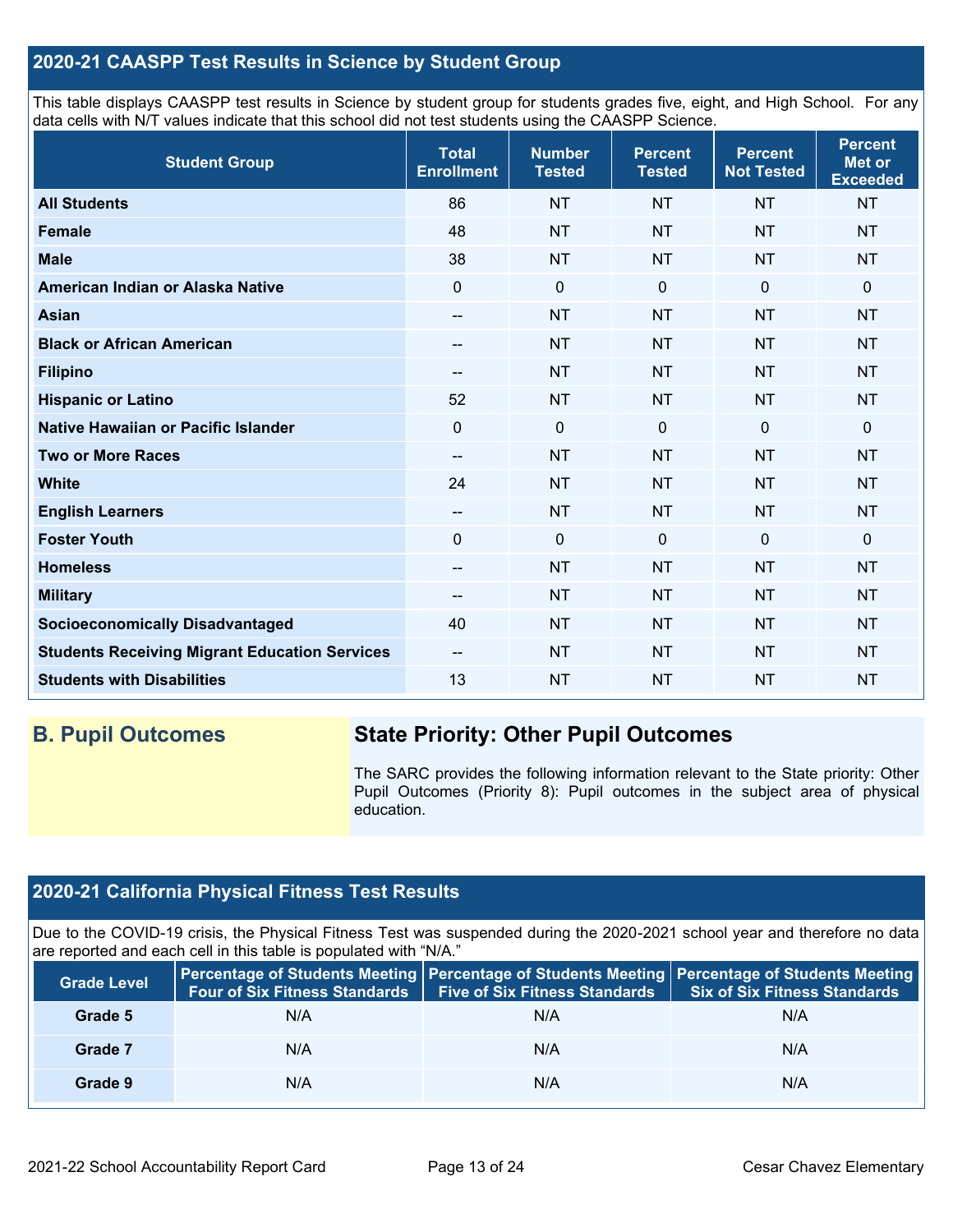## **C. Engagement State Priority: Parental Involvement**

The SARC provides the following information relevant to the State priority: Parental Involvement (Priority 3): Efforts the school district makes to seek parent input in making decisions regarding the school district and at each school site.

## **2021-22 Opportunities for Parental Involvement**

We actively seek and support increasing parent and community involvement at Chavez Elementary School. Parents actively serve as classroom volunteers, participating in the Kindergarten Morning Read program, Community Readers for 2nd graders, and Classroom Reading Buddies in grades K and First. Parents serve as School Site Council members, English Learner Advisory Committee members, District African American Parent and Community Committee members, School Safety Committee members, and Booster Club members. The Chavez Booster Club meets monthly with parents and staff to plan school-wide activities and fundraisers. Parents are encouraged to support their children's learning by monitoring homework, reading with their children nightly, attending parent teacher conferences, Back-to-School Night, School Assemblies, Field Trips, and Family Picnics. Additional volunteer opportunities are available in the Library, Computer Lab, Reading Lab, and assisting on Field Trips. Parent Education opportunities are offered through Parent University, quarterly parent education sessions in Math, Reading, and Science, and monthly Principal Cafes.

We keep our community informed about upcoming events and invite them to discuss strategies or ideas to help with schoolwork, homework, or behavioral issues through the school website, the Chavez Dojo Story, our school marquee, the school newsletter, teacher newsletters, Booster Club flyers, School Site Council, AAPAC, and ELAC. Contact Christopher Ruiz, Academic Program Leader at (661) 631-5870 for more information.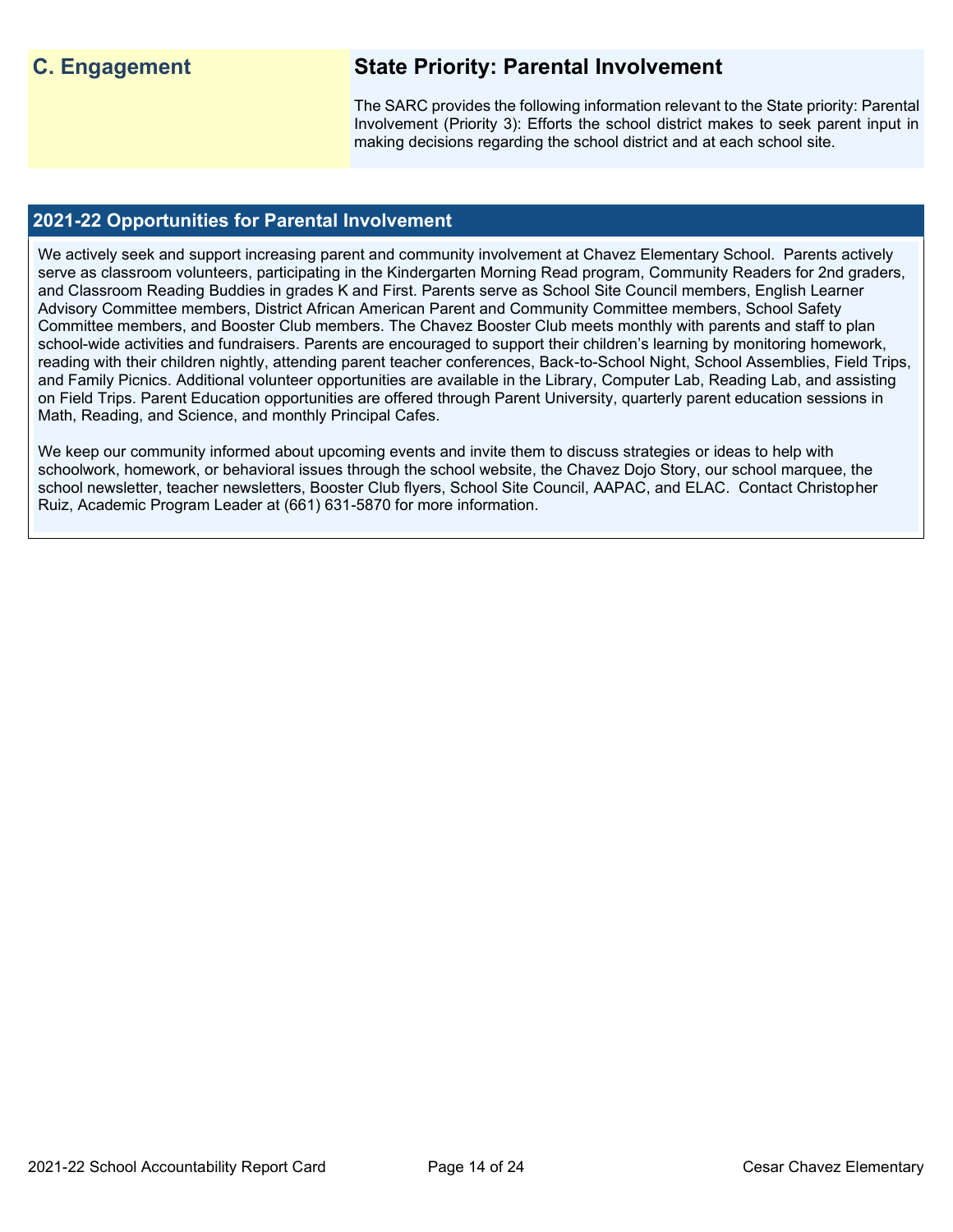## **2020-21 Chronic Absenteeism by Student Group**

| <b>Student Group</b>                                 | <b>Cumulative</b><br><b>Enrollment</b> | <b>Chronic</b><br><b>Absenteeism</b><br><b>Eligible Enrollment</b> | <b>Chronic</b><br><b>Absenteeism</b><br><b>Count</b> | <b>Chronic</b><br><b>Absenteeism</b><br><b>Rate</b> |
|------------------------------------------------------|----------------------------------------|--------------------------------------------------------------------|------------------------------------------------------|-----------------------------------------------------|
| <b>All Students</b>                                  | 587                                    | 579                                                                | 22                                                   | 3.8                                                 |
| <b>Female</b>                                        | 285                                    | 282                                                                | 9                                                    | 3.2                                                 |
| <b>Male</b>                                          | 302                                    | 297                                                                | 13                                                   | 4.4                                                 |
| American Indian or Alaska Native                     | 2                                      | 2                                                                  | 1                                                    | 50.0                                                |
| <b>Asian</b>                                         | 28                                     | 28                                                                 | 1                                                    | 3.6                                                 |
| <b>Black or African American</b>                     | 15                                     | 15                                                                 | $\mathbf{0}$                                         | 0.0                                                 |
| <b>Filipino</b>                                      | 8                                      | 8                                                                  | $\mathbf{0}$                                         | 0.0                                                 |
| <b>Hispanic or Latino</b>                            | 394                                    | 389                                                                | 15                                                   | 3.9                                                 |
| Native Hawaiian or Pacific Islander                  | 1                                      | 1                                                                  | $\mathbf 0$                                          | 0.0                                                 |
| <b>Two or More Races</b>                             | 11                                     | 11                                                                 | $\mathbf{0}$                                         | 0.0                                                 |
| <b>White</b>                                         | 128                                    | 125                                                                | 5                                                    | 4.0                                                 |
| <b>English Learners</b>                              | 27                                     | 26                                                                 | 3                                                    | 11.5                                                |
| <b>Foster Youth</b>                                  | 3                                      | 3                                                                  | 1                                                    | 33.3                                                |
| <b>Homeless</b>                                      | 6                                      | 6                                                                  | 1                                                    | 16.7                                                |
| <b>Socioeconomically Disadvantaged</b>               | 311                                    | 306                                                                | 20                                                   | 6.5                                                 |
| <b>Students Receiving Migrant Education Services</b> | $\overline{2}$                         | $\overline{2}$                                                     | $\mathbf{0}$                                         | 0.0                                                 |
| <b>Students with Disabilities</b>                    | 82                                     | 81                                                                 | $\Omega$                                             | 0.0                                                 |

# **C. Engagement State Priority: School Climate**

The SARC provides the following information relevant to the State priority: School Climate (Priority 6):

- Pupil suspension rates;
- Pupil expulsion rates; and
- Other local measures on the sense of safety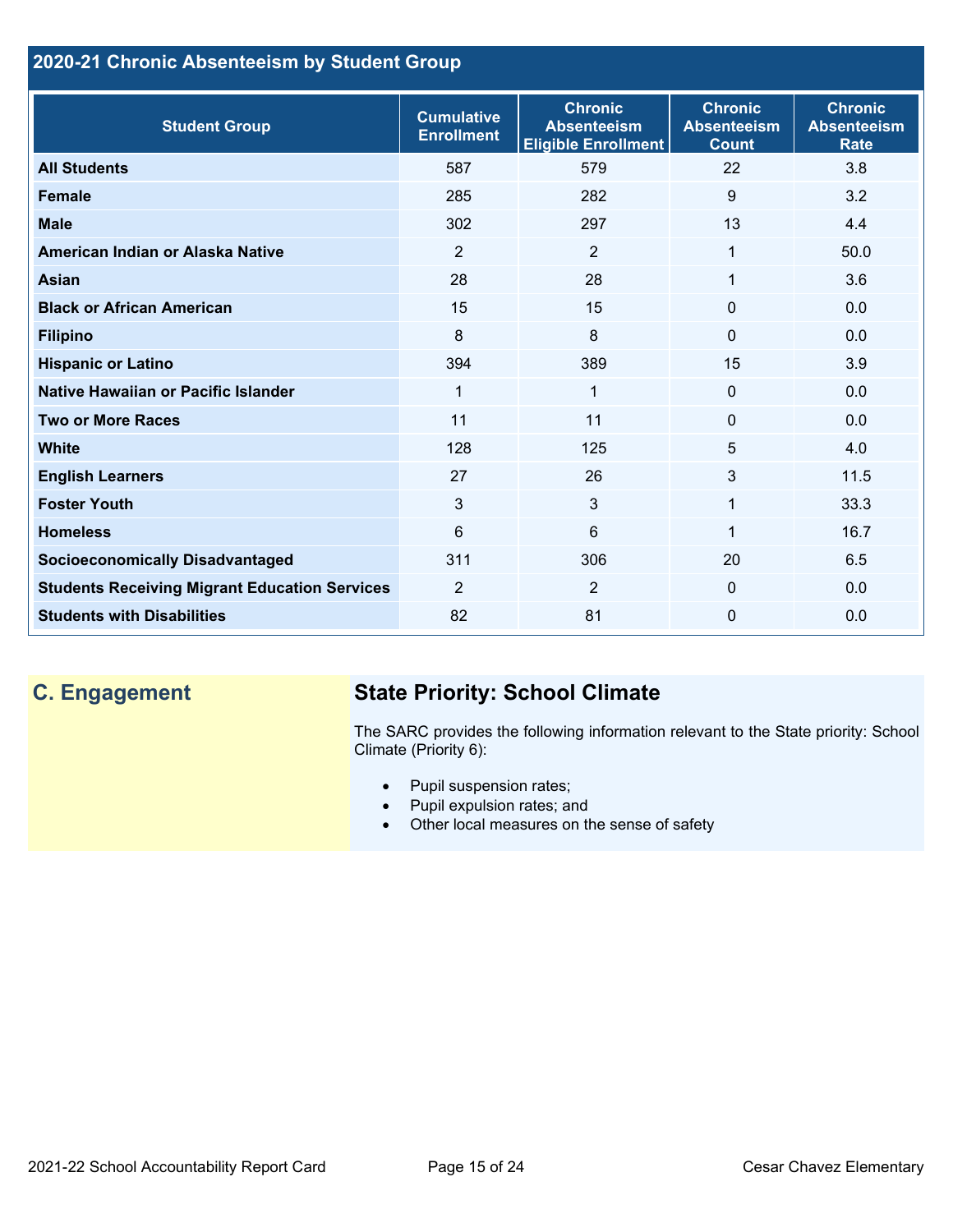### **Suspensions and Expulsions**

This table displays suspensions and expulsions data collected between July through June, each full school year respectively. Data collected during the 2020-21 school year may not be comparable to earlier years of this collection due to differences in learning mode instruction in response to the COVID-19 pandemic.

| <b>Subject</b>     | <b>School</b><br>2018-19 | <b>School</b><br>2020-21 | <b>District</b><br>2018-19 | <b>District</b><br>2020-21 | <b>State</b><br>2018-19 | <b>State</b><br>2020-21 |
|--------------------|--------------------------|--------------------------|----------------------------|----------------------------|-------------------------|-------------------------|
| <b>Suspensions</b> | 0.15                     | 0.00                     | 2.08                       | 0.03                       | 3.47                    | 0.20                    |
| <b>Expulsions</b>  | 0.00                     | 0.00                     | 0.06                       | 0.00                       | 0.08                    | 0.00                    |

This table displays suspensions and expulsions data collected between July through February, partial school year due to the COVID-19 pandemic. The 2019-2020 suspensions and expulsions rate data are not comparable to other year data because the 2019-2020 school year is a partial school year due to the COVID-19 crisis. As such, it would be inappropriate to make any comparisons in rates of suspensions and expulsions in the 2019-2020 school year compared to other school years.

| <b>Subject</b>     | School<br>2019-20 | <b>District</b><br>2019-20 | <b>State</b><br>2019-20 |
|--------------------|-------------------|----------------------------|-------------------------|
| <b>Suspensions</b> | 0.60              | 1.43                       | 2.45                    |
| <b>Expulsions</b>  | 0.00              | 0.01                       | 0.05                    |

## **2020-21 Suspensions and Expulsions by Student Group**

| <b>Student Group</b>                                 | <b>Suspensions Rate</b> | <b>Expulsions Rate</b> |
|------------------------------------------------------|-------------------------|------------------------|
| <b>All Students</b>                                  | 0.00                    | 0.00                   |
| <b>Female</b>                                        | 0.00                    | 0.00                   |
| <b>Male</b>                                          | 0.00                    | 0.00                   |
| American Indian or Alaska Native                     | 0.00                    | 0.00                   |
| <b>Asian</b>                                         | 0.00                    | 0.00                   |
| <b>Black or African American</b>                     | 0.00                    | 0.00                   |
| <b>Filipino</b>                                      | 0.00                    | 0.00                   |
| <b>Hispanic or Latino</b>                            | 0.00                    | 0.00                   |
| Native Hawaiian or Pacific Islander                  | 0.00                    | 0.00                   |
| <b>Two or More Races</b>                             | 0.00                    | 0.00                   |
| <b>White</b>                                         | 0.00                    | 0.00                   |
| <b>English Learners</b>                              | 0.00                    | 0.00                   |
| <b>Foster Youth</b>                                  | 0.00                    | 0.00                   |
| <b>Homeless</b>                                      | 0.00                    | 0.00                   |
| <b>Socioeconomically Disadvantaged</b>               | 0.00                    | 0.00                   |
| <b>Students Receiving Migrant Education Services</b> | 0.00                    | 0.00                   |
| <b>Students with Disabilities</b>                    | 0.00                    | 0.00                   |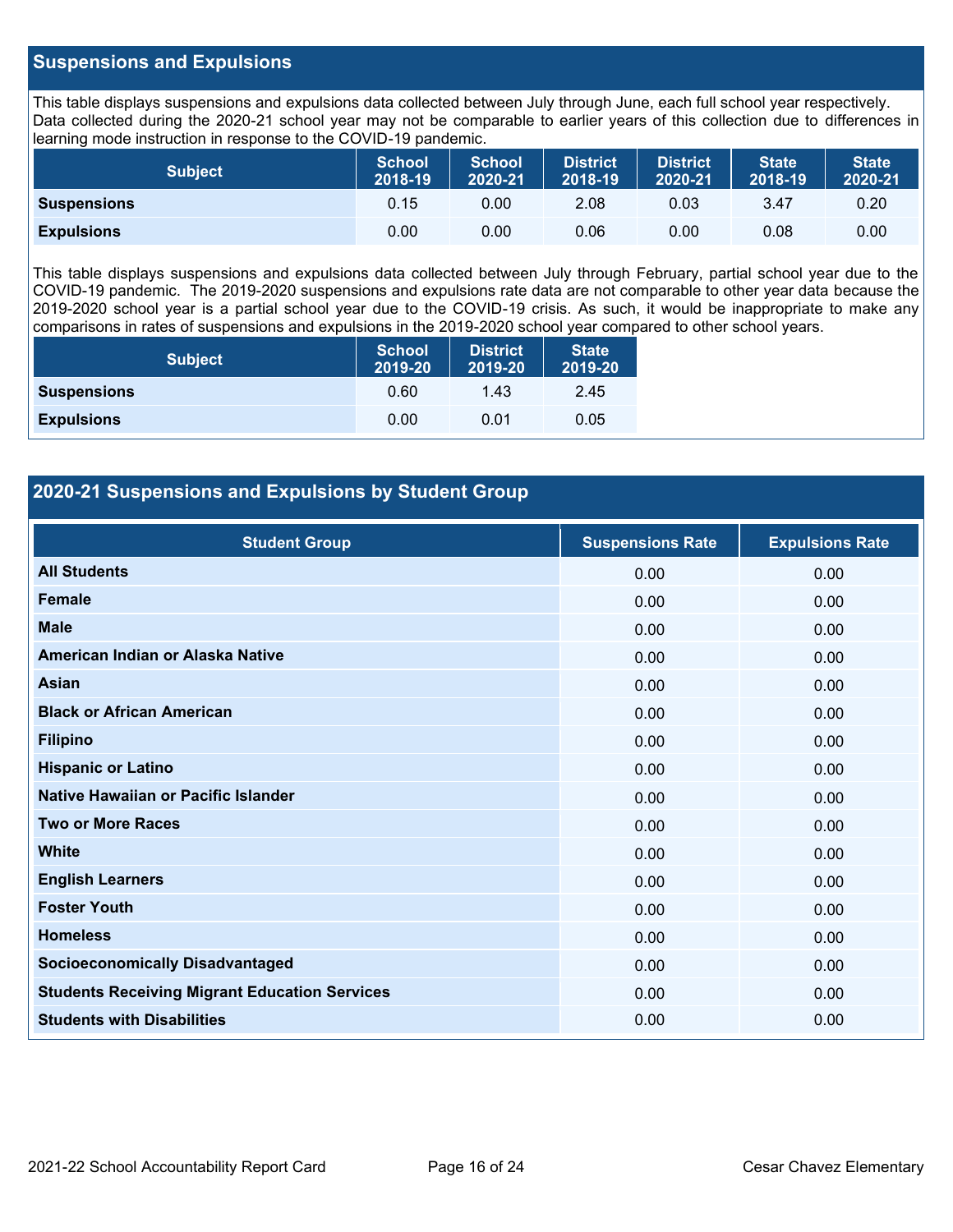#### **2021-22 School Safety Plan**

Chavez established its Comprehensive School Safety Plan in 1998. A law enforcement officer specializing in safety provided direction in the establishment of the School Safety Plan. The Chavez School Safety Plan is updated annually and the Chavez School Site Council approved the plan on February 19, 2021. The Safety Plan was discussed with the staff on February 24, 2021. Key elements of Chavez School Safety Plan include the following: (a) routine and emergency disaster procedures; (b) suspension, and expulsion procedures; (c) teacher notification of pupils with a specific discipline history; (d) child abuse reporting procedures, (e) the district's sexual harassment policy; (f) school crime data; (g) the student dress code; (h) safe entrance and exit procedures; (i) the civil defense and disaster plan; and (j) discipline rules and procedures (k) School-wide Positive Behavior Intervention and Supports. Our overall goal is to maintain a safe and orderly school environment conducive to learning.

## **D. Other SARC Information Information Required in the SARC**

The information in this section is required to be in the SARC but is not included in the state priorities for LCFF.

### **2018-19 Elementary Average Class Size and Class Size Distribution**

This table displays the 2018-19 average class size and class size distribution. The columns titled "Number of Classes" indicates how many classes fall into each size category (a range of total students per class). The "Other" category is for multigrade level classes.

| <b>Grade Level</b> | <b>Average</b><br><b>Class Size</b> | 1-20 Students | Number of Classes with   Number of Classes with   Number of Classes with<br>21-32 Students | 33+ Students |
|--------------------|-------------------------------------|---------------|--------------------------------------------------------------------------------------------|--------------|
| K                  | 18                                  | 3             | 3                                                                                          |              |
|                    | 21                                  |               | 3                                                                                          |              |
|                    | 17                                  | 5             |                                                                                            |              |
|                    | 23                                  |               | 3                                                                                          |              |
|                    | 23                                  |               | 3                                                                                          |              |
| 5                  | 28                                  |               | 3                                                                                          |              |
| 6                  | 28                                  |               | 3                                                                                          |              |
| <b>Other</b>       | 5                                   |               |                                                                                            |              |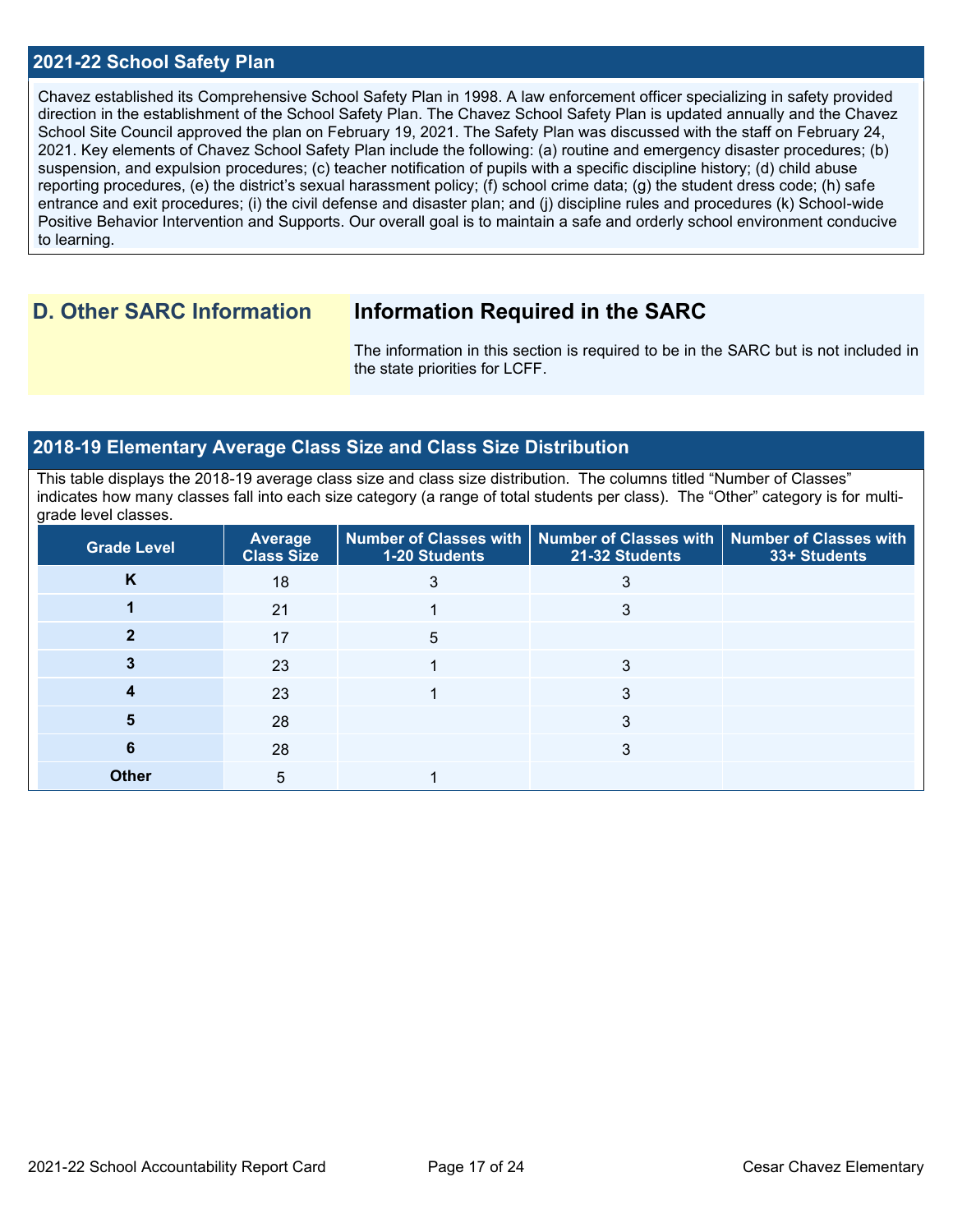### **2019-20 Elementary Average Class Size and Class Size Distribution**

This table displays the 2019-20 average class size and class size distribution. The columns titled "Number of Classes" indicates how many classes fall into each size category (a range of total students per class). The "Other" category is for multi-grade level classes.

| <b>Grade Level</b> | <b>Average</b><br><b>Class Size</b> | <b>Number of Classes with</b><br>1-20 Students | Number of Classes with<br>21-32 Students | <b>Number of Classes with</b><br>33+ Students |
|--------------------|-------------------------------------|------------------------------------------------|------------------------------------------|-----------------------------------------------|
| K                  | 17                                  |                                                |                                          |                                               |
|                    | 20                                  |                                                |                                          |                                               |
|                    | 20                                  |                                                |                                          |                                               |
|                    | 26                                  |                                                | 3                                        |                                               |
|                    | 22                                  |                                                | 3                                        |                                               |
| 5                  | 22                                  |                                                | 3                                        |                                               |
| 6                  | 28                                  |                                                | 3                                        |                                               |
| <b>Other</b>       | $\overline{ }$                      | 4                                              |                                          |                                               |

## **2020-21 Elementary Average Class Size and Class Size Distribution**

This table displays the 2020-21 average class size and class size distribution. The columns titled "Number of Classes" indicates how many classes fall into each size category (a range of total students per class). The "Other" category is for multi-grade level classes.

| <b>Grade Level</b> | <b>Average</b><br><b>Class Size</b> | 1-20 Students | Number of Classes with   Number of Classes with  <br>21-32 Students | Number of Classes with<br>33+ Students |
|--------------------|-------------------------------------|---------------|---------------------------------------------------------------------|----------------------------------------|
| K                  | 16                                  | 3             | 2                                                                   |                                        |
|                    | 19                                  | 3             |                                                                     |                                        |
|                    | 18                                  | 4             |                                                                     |                                        |
|                    | 28                                  |               | 3                                                                   |                                        |
|                    | 19                                  |               | 3                                                                   |                                        |
| 5                  | 23                                  |               | 3                                                                   |                                        |
| 6                  | 28                                  |               | 3                                                                   |                                        |
| <b>Other</b>       | 15                                  |               |                                                                     |                                        |

#### **2020-21 Ratio of Pupils to Academic Counselor**

This table displays the ratio of pupils to Academic Counselor. One full time equivalent (FTE) equals one staff member working full time; one FTE could also represent two staff members who each work 50 percent of full time.

| <b>Title</b>                        | <b>Ratio</b> |
|-------------------------------------|--------------|
| <b>Pupils to Academic Counselor</b> |              |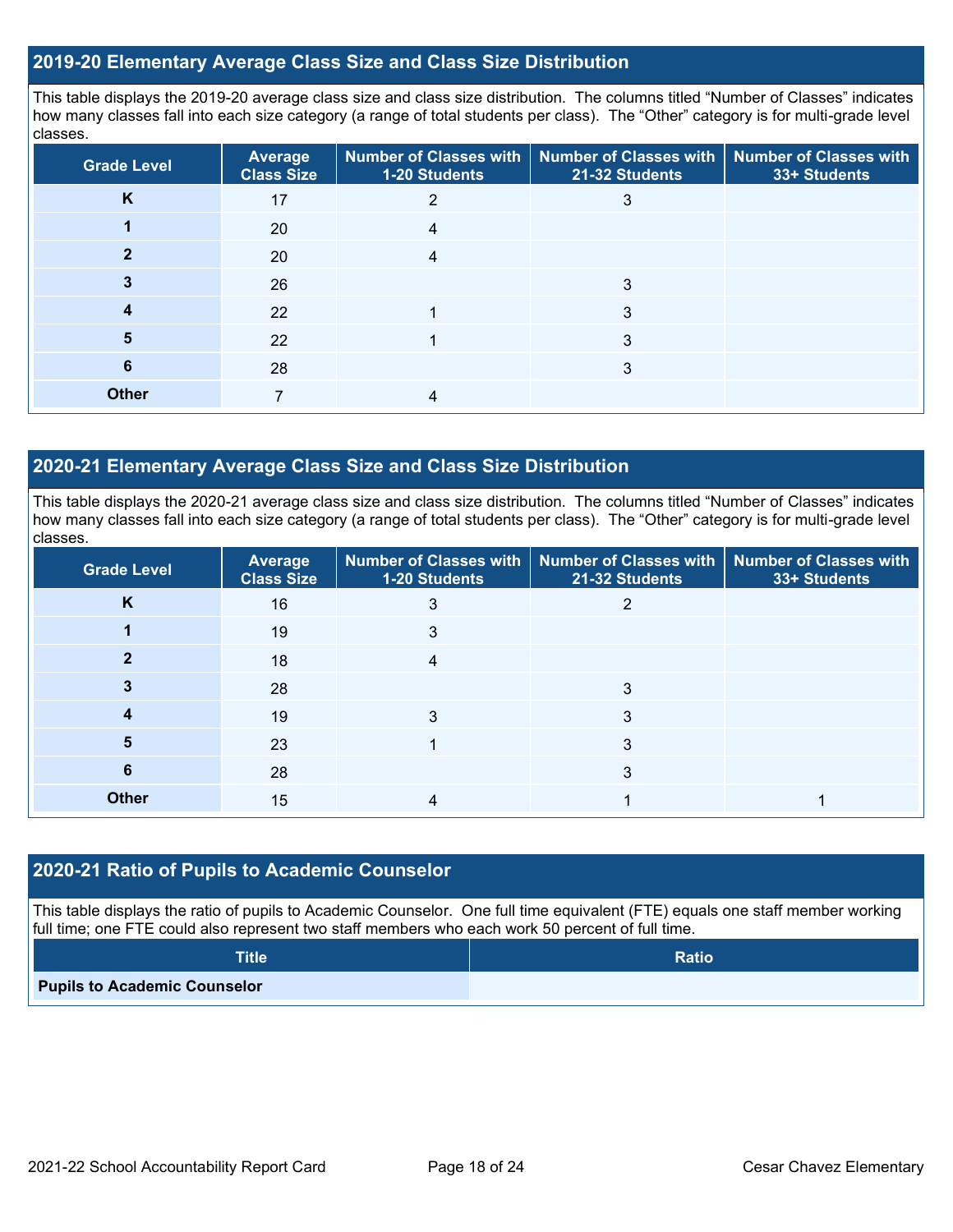### **2020-21 Student Support Services Staff**

This table displays the number of FTE support staff assigned to this school. One full time equivalent (FTE) equals one staff member working full time; one FTE could also represent two staff members who each work 50 percent of full time.

| <b>Title</b>                                                         | <b>Number of FTE Assigned to School</b> |
|----------------------------------------------------------------------|-----------------------------------------|
| <b>Counselor (Academic, Social/Behavioral or Career Development)</b> | 0                                       |
| Library Media Teacher (Librarian)                                    | 0                                       |
| Library Media Services Staff (Paraprofessional)                      | 0                                       |
| <b>Psychologist</b>                                                  | 0                                       |
| <b>Social Worker</b>                                                 | $\Omega$                                |
| <b>Speech/Language/Hearing Specialist</b>                            | 0                                       |
| <b>Resource Specialist (non-teaching)</b>                            | 0                                       |

## **2019-20 Expenditures Per Pupil and School Site Teacher Salaries**

This table displays the 2019-20 expenditures per pupil and average teach salary for this school. Cells with N/A values do not require data.

| <b>Level</b>                                         | <b>Total</b><br><b>Expenditures</b><br><b>Per Pupil</b> | <b>Expenditures</b><br><b>Per Pupil</b><br>(Restricted) | <b>Expenditures</b><br><b>Per Pupil</b><br>(Unrestricted) | <b>Average</b><br><b>Teacher</b><br><b>Salary</b> |
|------------------------------------------------------|---------------------------------------------------------|---------------------------------------------------------|-----------------------------------------------------------|---------------------------------------------------|
| <b>School Site</b>                                   | \$11,798                                                | \$2,894                                                 | \$8,904                                                   | \$102,062                                         |
| <b>District</b>                                      | N/A                                                     | N/A                                                     | \$3,176                                                   | \$75,963                                          |
| <b>Percent Difference - School Site and District</b> | N/A                                                     | N/A                                                     | 94.8                                                      | 29.3                                              |
| <b>State</b>                                         |                                                         |                                                         | \$8,444                                                   | \$85,863                                          |
| <b>Percent Difference - School Site and State</b>    | N/A                                                     | N/A                                                     | 5.3                                                       | 17.2                                              |

## **2020-21 Types of Services Funded**

TITLE I Magnet Migrant Ed. Special Ed. School Site Supplemental Funds **NSLP**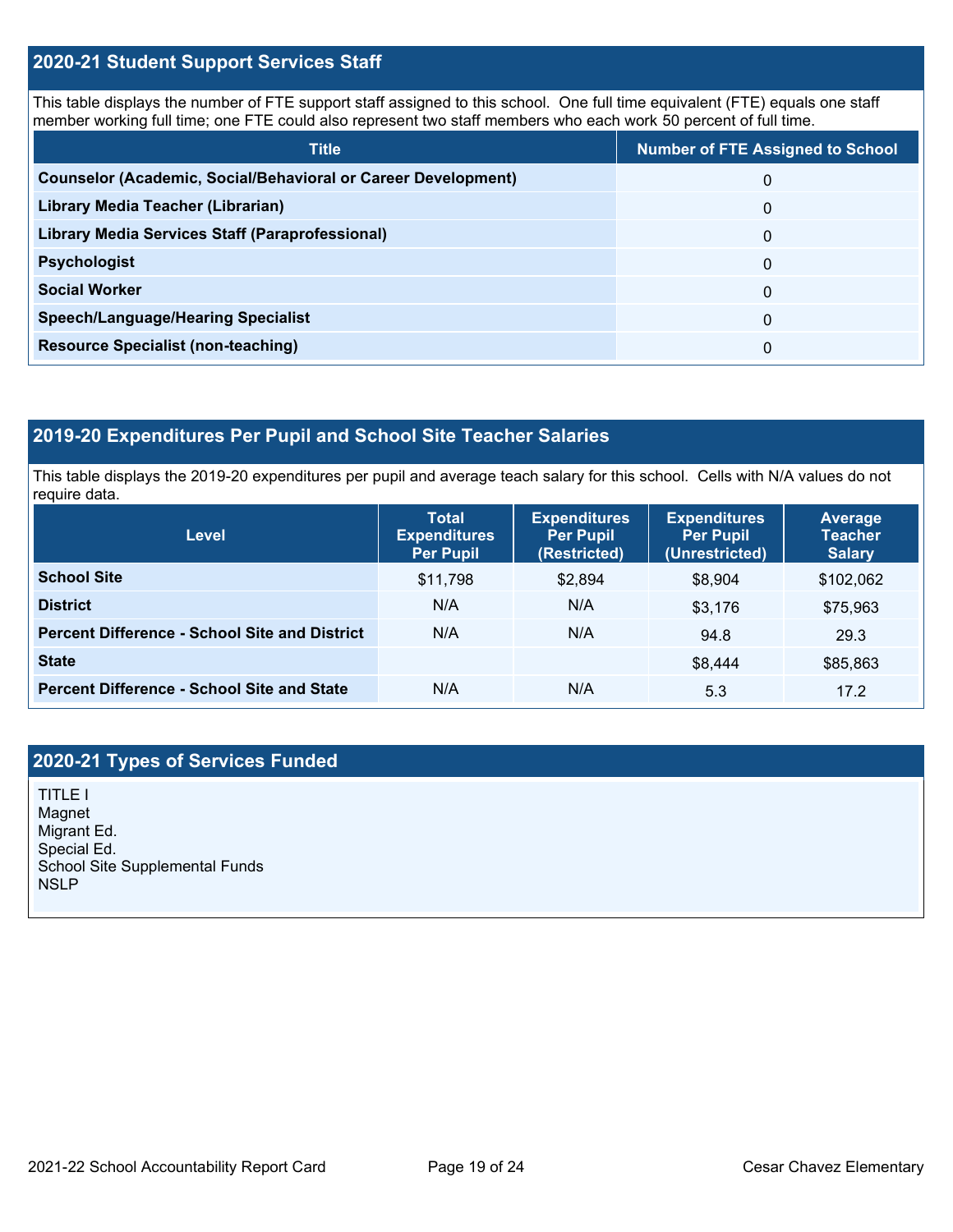## **2019-20 Teacher and Administrative Salaries**

This table displays the 2019-20 Teacher and Administrative salaries. For detailed information on salaries, see the CDE Certification Salaries & Benefits web page at [http://www.cde.ca.gov/ds/fd/cs/.](http://www.cde.ca.gov/ds/fd/cs/)

| Category                                             | <b>District</b><br><b>Amount</b> | <b>State Average</b><br>for Districts<br>in Same Category |
|------------------------------------------------------|----------------------------------|-----------------------------------------------------------|
| <b>Beginning Teacher Salary</b>                      | \$50,328                         | \$52,060                                                  |
| <b>Mid-Range Teacher Salary</b>                      | \$75,872                         | \$84,043                                                  |
| <b>Highest Teacher Salary</b>                        | \$100,272                        | \$107,043                                                 |
| <b>Average Principal Salary (Elementary)</b>         | \$144,130                        | \$133,582                                                 |
| <b>Average Principal Salary (Middle)</b>             | \$142,165                        | \$138,803                                                 |
| <b>Average Principal Salary (High)</b>               | \$0                              | \$133,845                                                 |
| <b>Superintendent Salary</b>                         | \$265,178                        | \$240,628                                                 |
| <b>Percent of Budget for Teacher Salaries</b>        | 30%                              | 35%                                                       |
| <b>Percent of Budget for Administrative Salaries</b> | 5%                               | 5%                                                        |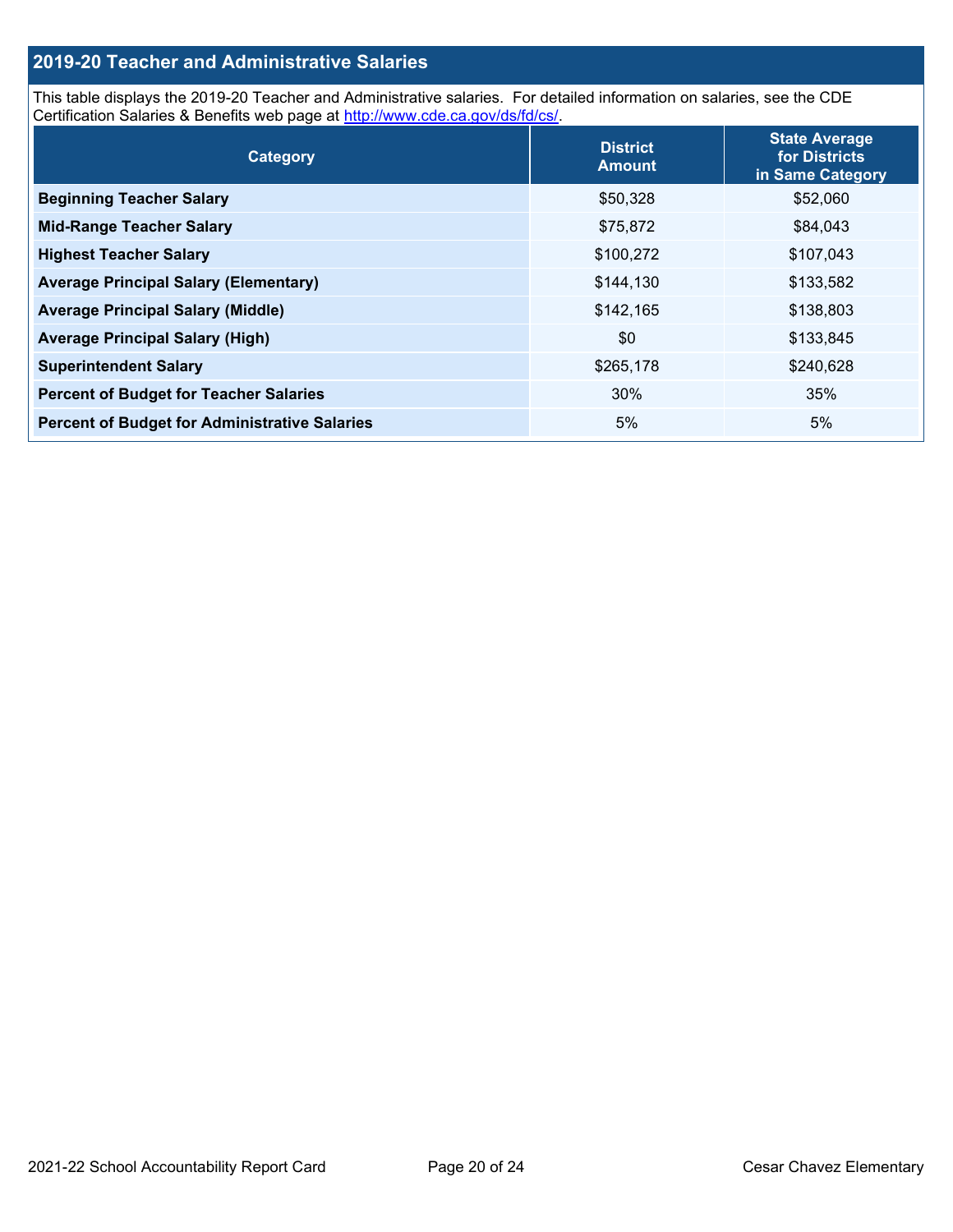#### **Professional Development**

Professional development is designed to provide continuous learning opportunities for administrators, teachers, and classified personnel. Training opportunities affirm the basic philosophy of education that learning is a lifelong process that contributes to the well-being of the students, teachers, administrators, and community. Professional Development is an essential component of effective instruction and student learning.

All training revolves around identified needs of students and adults for the purpose of the improvement of instruction and increasing content knowledge. Central to all training are student achievement data, district focus areas, the Common Core State Standards, the state adopted standards-based instructional materials, and strategies to effectively teach the academic content standards to all students.

During 2020-2021, school year district professional development focused on virtual instruction due to the pandemic. In preparation of the school year, teachers were offered three full days of professional development during the summer. Regularly scheduled office hours and focused professional development was provided on a monthly basis during the school year. Topics addressed navigating platforms being used during virtual learning, increasing student engagement and addressing the common core state standards through distance learning.

Additional support was provided by academic coaches and district specialists for reading/language arts, mathematics, science, writing and social emotional learning. The district provided time and resources for collaboration, planning, and professional development. Additionally, professional development on Multi-Tiered Systems of Support and Support to school and district teams.

Teachers new to the District received four days of professional development prior to the beginning of the school year focused on orientation to District and school site policies and services, Common Core State Standards, classroom management, curriculum and pacing, using technology and setting up the classroom. Teachers in their second year with the District received two days of professional development prior to the beginning of the school year provided by the school site and focused on improving best practices.

New teachers with California preliminary credentials received professional development through the Bakersfield City School District (BCSD) Teacher Induction Program (TIP). The focus of BCSD TIP is being mentored by an experienced teacher, growing in the California Standards for the Teaching Profession (CSTP) and meeting the California Induction standards. The culmination of TIP is the recommendation for the CA Clear Credential. Each TIP teacher was assigned a veteran teacher who served as a mentor. The mentors received on-going professional development in coaching/mentoring strategies, instructional strategies, and guiding cycles of inquiry. Professional development was provided through individual mentoring, monthly meetings, and after-school workshops.

Intern teachers received professional development at monthly meetings focusing on the initial teaching skills of the CSTP including classroom management, lesson planning, assessment, and establishing a climate that is conducive to student achievement. Each Intern was assigned a mentor that provided day-to-day support in these areas as well as advisement toward meeting credential requirements. Mentors received monthly professional development in meeting the needs of Intern teachers. Interns also received coursework and supervision from universities partnered with BCSD to provide the Intern Program.

Teachers on Short Term Staffing Permits (STSPs) were provided mentors and monthly trainings on beginning pedagogy and best teaching practices. Each teacher on a STSP designed a plan to meet requirements to move to a CA Intern or Preliminary Credential. Support was provided for required testing and BCSD staff worked closely with university partners to ensure teachers on permits were taking prerequisite requirements to move to credentials.

Teachers on Provisional Intern Permits (PIPs) were provided a weekly cohort meeting focused on beginning pedagogy. Two cohort meetings occurred weekly to allow teachers on a PIP to work around university course schedules. Support was provided for required testing and BCSD staff worked closely with university partners to ensure teachers on permits were taking prerequisite requirements to move to credentials.

This table displays the number of school days dedicated to staff development and continuous improvement.

| <b>Subject</b>                                                                  |  | │ 2019-20 │ 2020-21 │ 2021-22 │ |
|---------------------------------------------------------------------------------|--|---------------------------------|
| Number of school days dedicated to Staff Development and Continuous Improvement |  |                                 |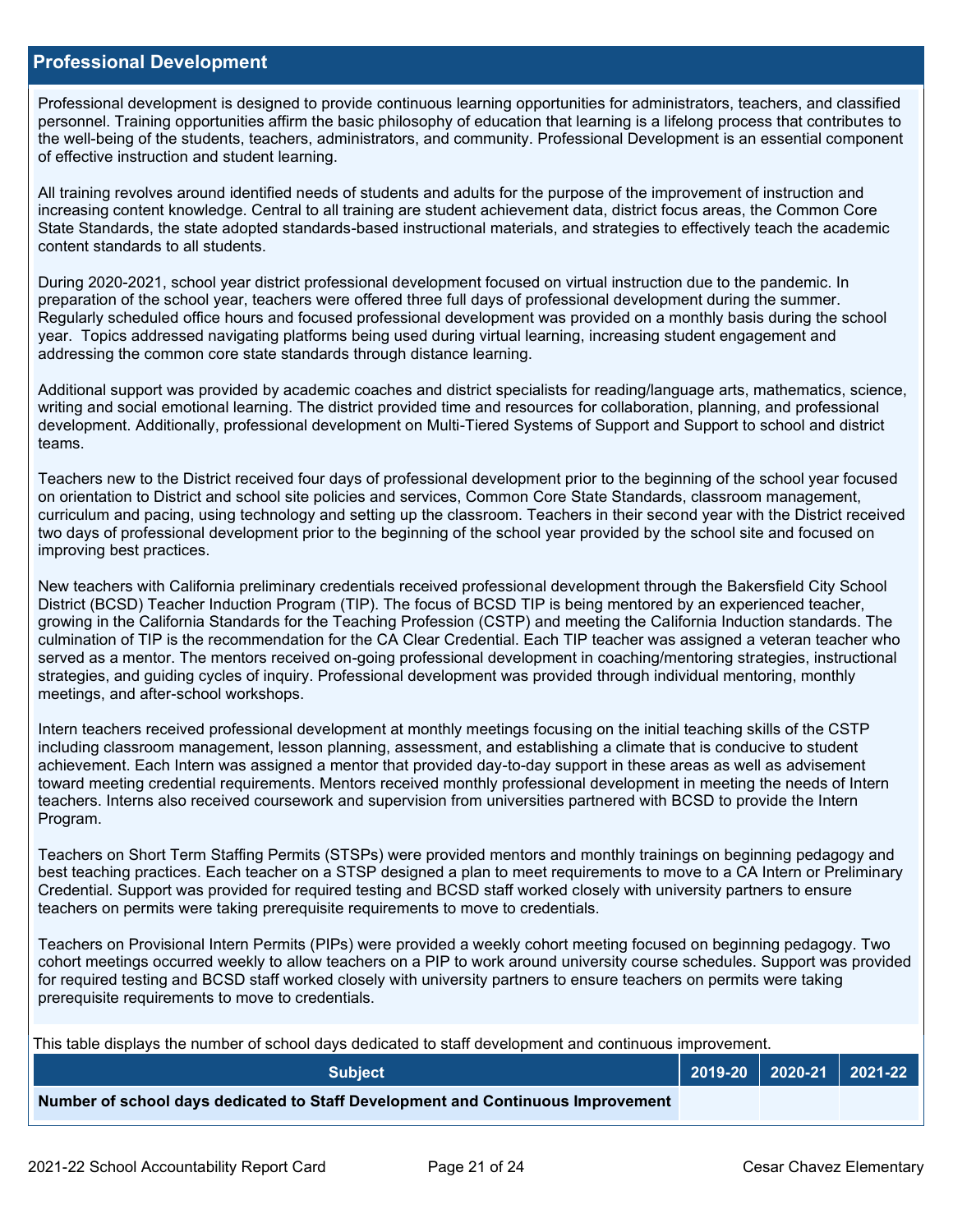# **Bakersfield City School District 2020-21 Local Accountability Report Card (LARC) Addendum**

## **Local Accountability Report Card (LARC) Addendum**

**2020-21 Local Accountability Report Card (LARC) Addendum Overview**



On July 14, 2021, the California State Board of Education (SBE) determined that the California Department of Education (CDE) will use the SARC as the mechanism to conduct a one-time data collection of the LEA-level aggregate test results of all school's local assessments administered during the 2020–2021 school year in order to meet the federal Every Students Succeeds Act (ESSA) reporting requirement for the Local Educational Agency Accountability Report Cards (LARCs).

Each local educational agency (LEA) is responsible for preparing and posting their annual LARC in accordance with the federal ESSA. As a courtesy, the CDE prepares and posts the LARCs on behalf of all LEAs.

Only for the 2020–2021 school year and the 2020–2021 LARCs, LEAs are required to report their aggregate local assessments test results at the LEA-level to the CDE by populating the tables below via the SARC. These data will be used to meet the LEAs' federal requirement for their LARCs. Note that it is the responsibility of the school and LEA to ensure that all student privacy and suppression rules are in place when reporting data in Tables 3 and 4 in the Addendum, as applicable.

The tables below are not part of the SBE approved 2020–2021 SARC template but rather are the mechanism by which these required data will be collected from LEAs.

For purposes of the LARC and the following tables, an LEA is defined as a school district, a county office of education, or a direct funded charter school.

| <b>2021-22 District Contact Information</b> |                                         |  |  |  |
|---------------------------------------------|-----------------------------------------|--|--|--|
| <b>District Name</b>                        | <b>Bakersfield City School District</b> |  |  |  |
| <b>Phone Number</b>                         | 661-631-4600                            |  |  |  |
| Superintendent                              | Mark Luque                              |  |  |  |
| <b>Email Address</b>                        | supt@bcsd.com                           |  |  |  |
| <b>District Website Address</b>             | www.bcsd.com                            |  |  |  |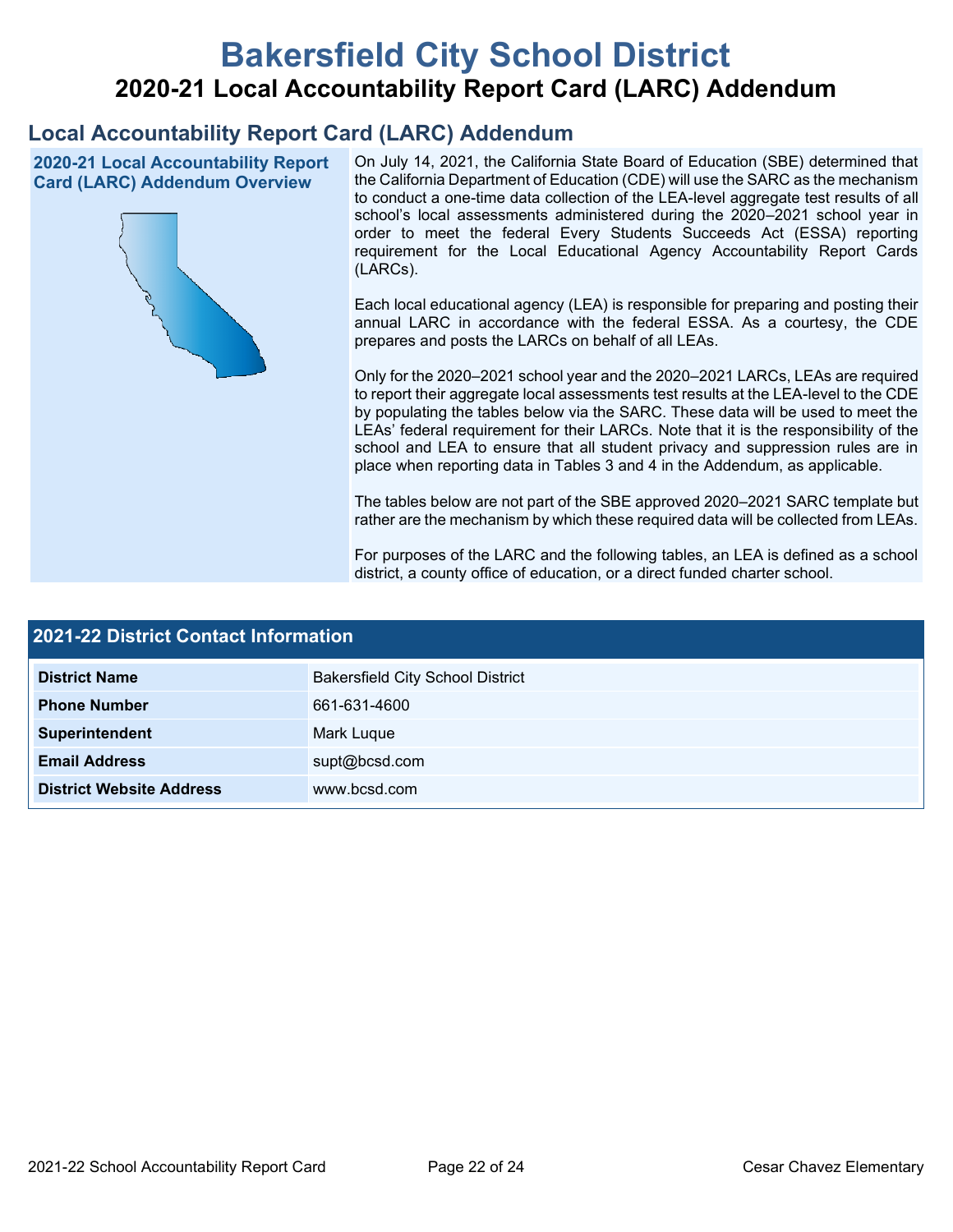## **2020-21 CAASPP Test Results in ELA by Student Group**

This table displays CAASPP test results in ELA by student group for students grades three through eight and grade eleven taking and completing a state-administered assessment. The CDE will populate this table for schools in cases where the school administered the CAASPP assessment. In cases where the school administered a local assessment instead of CAASPP, the CDE will populate this table with "NT" values, meaning this school did not test students using the CAASPP. See the local assessment(s) table for more information.

| <b>CAASPP</b><br><b>Student Groups</b>               | <b>CAASPP</b><br><b>Total</b><br><b>Enrollment</b> | <b>CAASPP</b><br><b>Number</b><br><b>Tested</b> | <b>CAASPP</b><br><b>Percent</b><br><b>Tested</b> | <b>CAASPP</b><br><b>Percent</b><br><b>Not Tested</b> | <b>CAASPP</b><br><b>Percent</b><br>Met or<br><b>Exceeded</b> |
|------------------------------------------------------|----------------------------------------------------|-------------------------------------------------|--------------------------------------------------|------------------------------------------------------|--------------------------------------------------------------|
| <b>All Students</b>                                  | 19655                                              | <b>NT</b>                                       | <b>NT</b>                                        | <b>NT</b>                                            | <b>NT</b>                                                    |
| <b>Female</b>                                        | 9598                                               | <b>NT</b>                                       | <b>NT</b>                                        | <b>NT</b>                                            | <b>NT</b>                                                    |
| <b>Male</b>                                          | 10055                                              | <b>NT</b>                                       | <b>NT</b>                                        | <b>NT</b>                                            | <b>NT</b>                                                    |
| American Indian or Alaska Native                     | 102                                                | <b>NT</b>                                       | <b>NT</b>                                        | <b>NT</b>                                            | <b>NT</b>                                                    |
| <b>Asian</b>                                         | 153                                                | <b>NT</b>                                       | <b>NT</b>                                        | <b>NT</b>                                            | <b>NT</b>                                                    |
| <b>Black or African American</b>                     | 1554                                               | <b>NT</b>                                       | <b>NT</b>                                        | <b>NT</b>                                            | <b>NT</b>                                                    |
| <b>Filipino</b>                                      | 67                                                 | <b>NT</b>                                       | <b>NT</b>                                        | <b>NT</b>                                            | <b>NT</b>                                                    |
| <b>Hispanic or Latino</b>                            | 15770                                              | <b>NT</b>                                       | <b>NT</b>                                        | <b>NT</b>                                            | <b>NT</b>                                                    |
| Native Hawaiian or Pacific Islander                  | 20                                                 | <b>NT</b>                                       | <b>NT</b>                                        | <b>NT</b>                                            | <b>NT</b>                                                    |
| <b>Two or More Races</b>                             | 324                                                | <b>NT</b>                                       | <b>NT</b>                                        | <b>NT</b>                                            | <b>NT</b>                                                    |
| <b>White</b>                                         | 1665                                               | <b>NT</b>                                       | <b>NT</b>                                        | <b>NT</b>                                            | <b>NT</b>                                                    |
| <b>English Learners</b>                              | 4700                                               | <b>NT</b>                                       | <b>NT</b>                                        | <b>NT</b>                                            | <b>NT</b>                                                    |
| <b>Foster Youth</b>                                  | 173                                                | <b>NT</b>                                       | <b>NT</b>                                        | <b>NT</b>                                            | <b>NT</b>                                                    |
| <b>Homeless</b>                                      | 1436                                               | <b>NT</b>                                       | <b>NT</b>                                        | <b>NT</b>                                            | <b>NT</b>                                                    |
| <b>Military</b>                                      | 14                                                 | <b>NT</b>                                       | <b>NT</b>                                        | <b>NT</b>                                            | <b>NT</b>                                                    |
| <b>Socioeconomically Disadvantaged</b>               | 18281                                              | <b>NT</b>                                       | <b>NT</b>                                        | <b>NT</b>                                            | <b>NT</b>                                                    |
| <b>Students Receiving Migrant Education Services</b> | 630                                                | <b>NT</b>                                       | <b>NT</b>                                        | <b>NT</b>                                            | NT                                                           |
| <b>Students with Disabilities</b>                    | 2350                                               | <b>NT</b>                                       | <b>NT</b>                                        | <b>NT</b>                                            | <b>NT</b>                                                    |